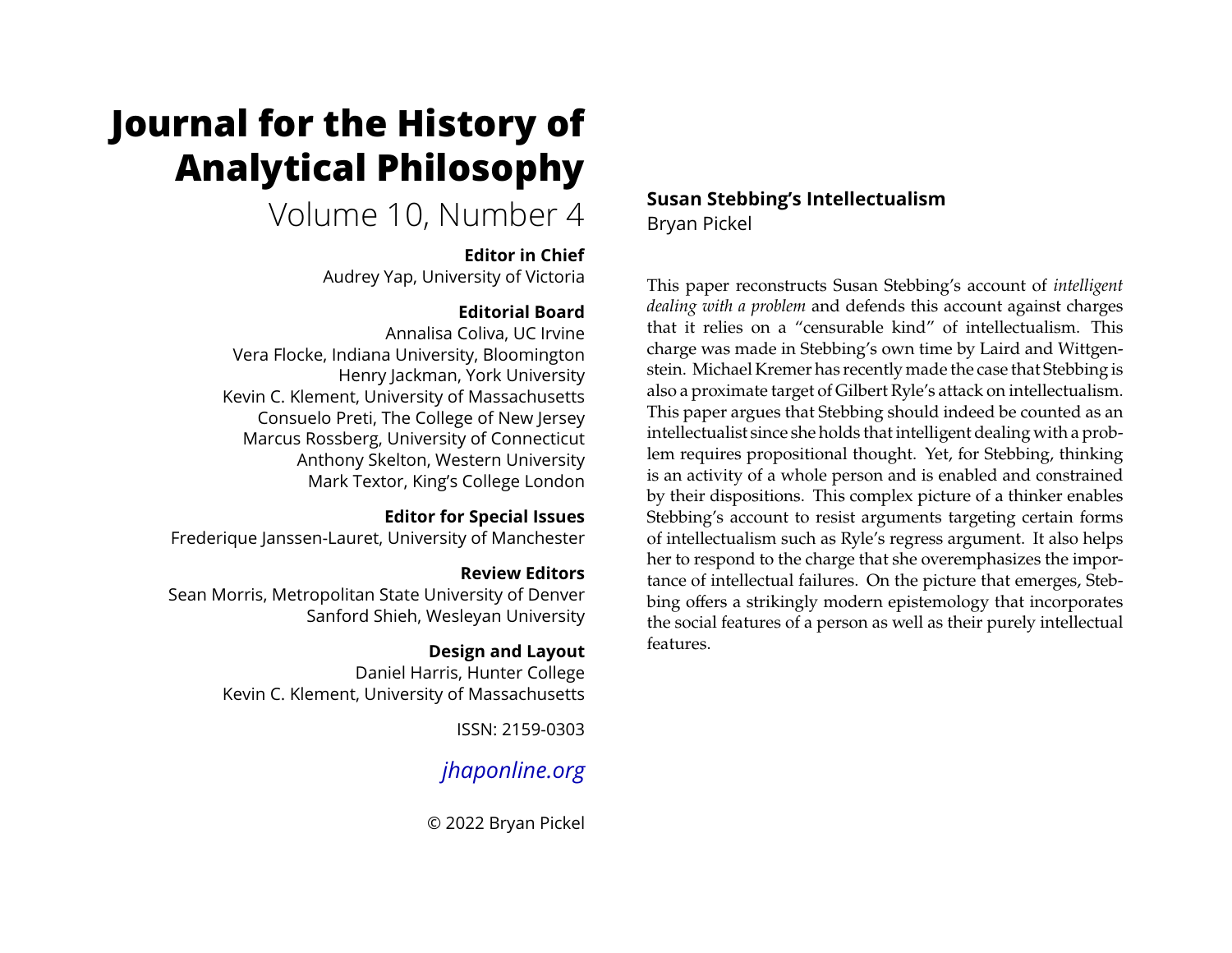## **Susan Stebbing's Intellectualism**

## Bryan Pickel

#### It is odd that anyone should be anxious to insist upon the danger of thinking about our actions. [\(Stebbing](#page-24-0) [1941/1948,](#page-24-0) 50)

According to Susan Stebbing, thinking aims to solve some practical or theoretical problem. One thinks to some purpose. Thinking is clear or intelligent when it draws connections between thoughts that are relevant to the problem. Stebbing argues that people often fail to think clearly even in matters of great importance; thinkers draw connections that are not relevant to solving their problem or resist drawing relevant but uncomfortable connections.[1](#page-1-0) Specifically, thinkers connect or fail to connect pieces of information, or *propositions*. Stebbing believes that the "sorry" state of the world in the late 1930s resulted partly from these failures of clear thinking. She aims to identify for a popular audience how these failures in thinking arise and thereby to help to overcome them. Stebbing is therefore a kind of *intellectualist* in at least two senses. Firstly, intelligent dealing with a problem requires reflective, propositional thinking. Secondly, many important problems arise partially from failures of intelligent thinking.

"Intellectualism" also functions as a kind of pejorative. An intellectualist ascribes too much power to explicit rational thought at the expense of other aspects of the person. This charge has been leveled against Stebbing. Shortly after her death, J. [Laird](#page-23-0) [\(1948,](#page-23-0) 22–23) charged that she was an intellectualist of a "censurable kind" for believing that "moral vision was of greater moment than the steadfastness with which the vision was pursued."[2](#page-1-1) Laird complained that the "moral deterioration" in the first half of the  $20^{th}$  century is not due to a lack of clear thinking but to a lack of "fidelity" to accepted moral standards. Similarly, in conversations reported by Rush Rhees, Wittgenstein [\(2015,](#page-24-4) §21.20) appears to have criticized Stebbing for the "primitive" misconception that people "would turn away from Fascism when the fallacies were clear to them."

At around the same time, Gilbert Ryle also argued against adherents of a view that he dubbed "intellectualism." Ryle's intellectualist holds that "intelligent acts must be backed by intelligent internal acts of considering regulative propositions." [\(Kremer](#page-23-1) [2017b,](#page-23-1) 17). Ryle argued that intellectualism leads to a vicious regress because the internal acts of considering regulative propositions must "in turn must be backed by further intelligent internal acts of considering meta-regulative propositions, and so on, *ad infinitum*." Finite beings like us cannot engage in infinitely many distinct cognitive acts before any action. Therefore, Ryle's intellectualist cannot account for action. Yet, Ryle does not specify any major philosopher who is an intellectualist in this sense, and it is hard to find any explicit targets. Michael Kremer [\(2017b,](#page-23-1) 31) argues that Stebbing is one of the unnamed "proximate targets" of Ryle's criticism. On this view, Stebbing's account of rational deliberation is incoherent. Kremer argues that Stebbing must make concessions to Ryle's view by allowing dispositions, habits, or capacities to play a role in intelligence. But these concessions undermine her goals of improving public debate and public action through her her writings. The problem is that people don't "know how to behave" rather than that they are ignorant of certain facts.

The primary goal of this paper is to explain Stebbing's account of rational deliberation in light of these charges. Fully articu-

<span id="page-1-0"></span><sup>1</sup>Stebbing develops her view in *A Modern Introduction to Logic* [\(1930/1948\)](#page-24-1), *Logic in Practice* [\(1934\)](#page-24-2), *Thinking to Some Purpose* [\(1939/1941\)](#page-24-3), and *Ideals and Illusions* [\(1941/1948\)](#page-24-0).

<span id="page-1-1"></span><sup>&</sup>lt;sup>2</sup>This passage is also mentioned by [Kremer](#page-23-1) [\(2017b,](#page-23-1) 35 n35), who points to some language reminiscent of Ryle.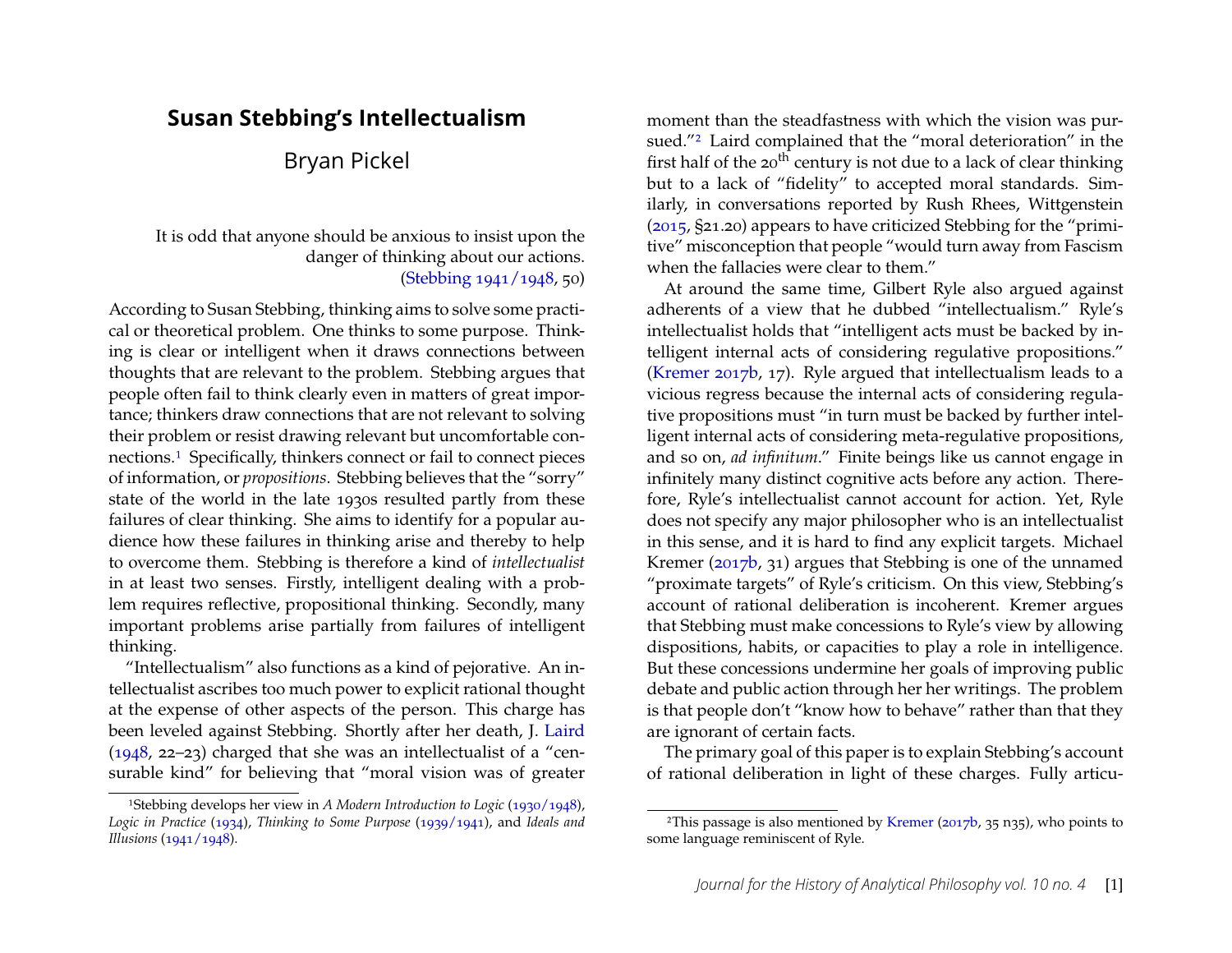lating Stebbing's view will reveal that Kremer's charge is misplaced. Although Stebbing agrees that intelligent dealing with a problem requires explicit propositional thinking, she would not agree that every intelligent act of propositional thinking must be backed by its own intelligent internal act of propositional thinking. Rather, Stebbing explicitly sees a role for habits, dispositions, and capacities in rational thinking. The secondary goal of this paper is to explain the positive role that Stebbing finds for habits and dispositions in rational deliberation and how these inform her intellectualism. According to Stebbing, the complexity of the practical and theoretical problems faced by ordinary people (workers, citizen voters, fire marshals, and so on) requires intellectual exercises such as explicitly formulating principles so that they are subject to potential refutation. The third goal is to explain how Stebbing would respond to arguments purporting to show that she misdiagnoses and over-intellectualizes the problems of her era.

Stebbing's proposed obstacles to clear thinking and her solutions are strikingly modern in flavor. Stebbing proposes that thinking is done by the whole person and not an isolated intellectual part of a person. As a result, all aspects of one's person can influence how one thinks. Of particular note, Stebbing emphasizes how one's social position and nationality can introduce obstacles to clear thinking.

## **1. Intellectualism**

Contemporary debates about intellectualism begin with the observation that agents and their actions may be characterized by "intelligence epithets' such as "'intelligent,' 'clever,' 'sensible,' 'skillful,' 'canny,' 'wise,' 'prudent,' 'careful,' 'rational,' 'stupid,' 'silly,' and 'idiotic."' [\(Bengson and Moffett](#page-22-0) [2011,](#page-22-0) 5)[3](#page-2-0) Intellectualism, in these debates, is a view about what makes an act or performance intelligent in the sense that it can be characterized by one of the positive intelligence epithets. An intellectualist says that an act or performance is intelligent only if it is accompanied by explicit propositional thinking. Of course, one might suggest that some types of acts or performances must be accompanied by explicit propositional thinking in order to be intelligent while others need not be so accompanied. This suggests that one might be an intellectualist about specific types of acts or performances, but not about others.

INTELLECTUALISM about type T: For an act or performance of type T to be intelligent, the agent must have a mental state that has propositional content and is appropriately related to the act or performance. (compare [Bengson and Moffett](#page-22-0) [2011,](#page-22-0) 6–7)

I shall argue that Stebbing is not an intellectualist about all types of acts or performances. However, I will show that, for Stebbing, in order to deal with a problem *intelligently* one must engage in explicit propositional thinking. Stebbing is therefore an intellectualist about *dealing with a problem*.

Intellectualism about *dealing with a problem*: In order to deal with a problem *intelligently*, the agent must have a series of mental states that have propositional content and are appropriately related to the agent's response to the problem.

As we shall see, Stebbing's intellectualism about *dealing with a problem* defines much of her approach to logic and critical thinking.

However, it is worth noting that the term "intellectualism" characterized earlier debates that did not specifically concern what made mental states or performances intelligent. In particular, these debates concerned what made beliefs *true*. Stebbing's early work *Pragmatism and French Voluntarism* contributed to these debates. Anti-intellectualism about truth begins with

<span id="page-2-0"></span><sup>3</sup>Compare [Ryle](#page-23-2) [\(1949/2009,](#page-23-2) 15–16).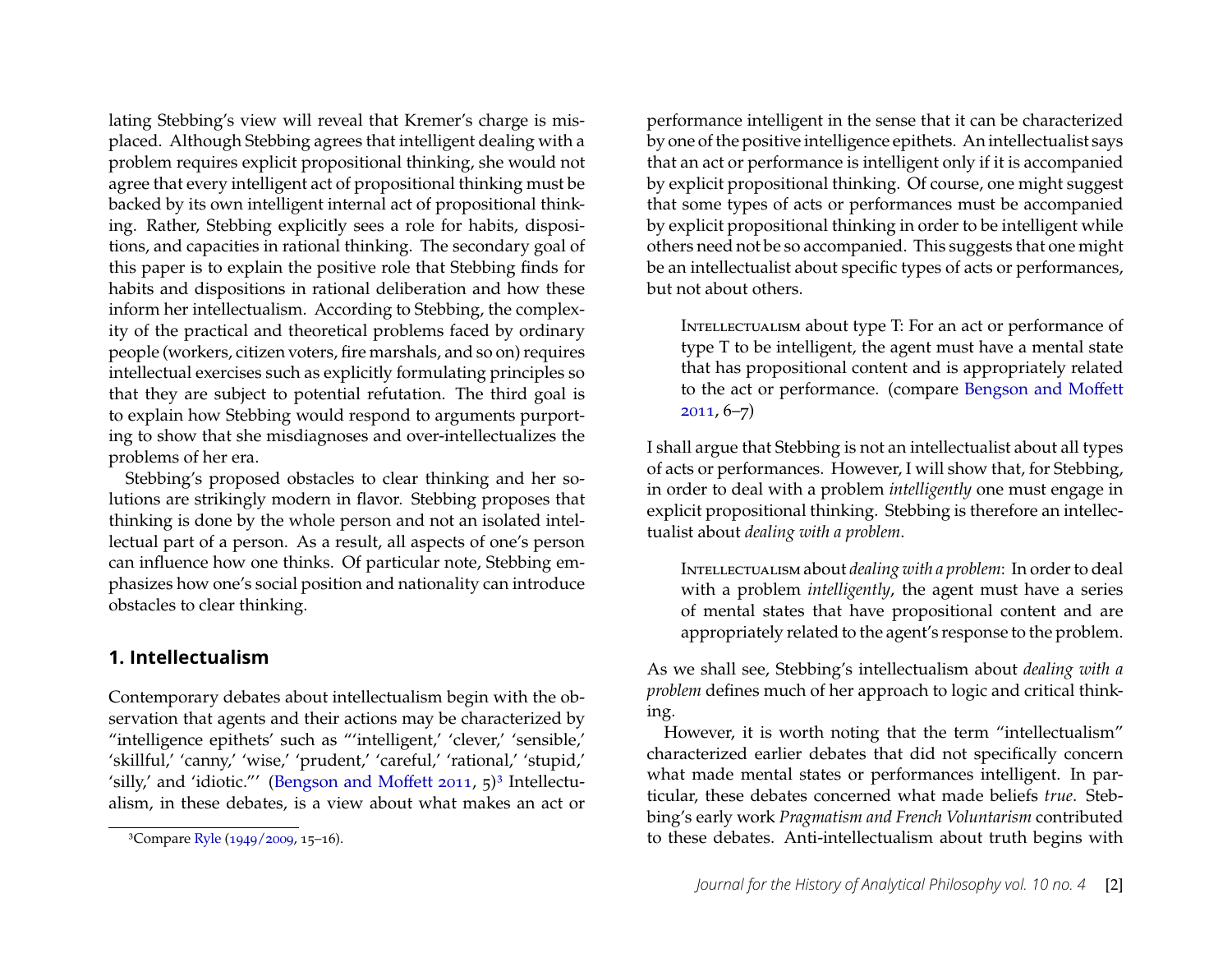the observation that people have both intellectual and practical needs. As Stebbing later develops the view, a practical need is raised by an immediate problem of action. A theoretical or purely intellectual need might include the desire to answer a question from curiosity. Theoretical needs are not connected to any *immediate* problem of action, although they may be useful for subsequent actions. Stebbing treats the pragmatists as holding that the truth of a belief consists in its meeting one's practical needs. [Stebbing](#page-24-5) [\(1914,](#page-24-5) 139–40) thinks that a belief may meet one's practical needs and yet fail to be true.[4](#page-3-0) So Stebbing is saying that a belief might be false even though it is adequate for all immediate problems of action. For Stebbing, this does not entail that the truth transcends all human interests. Stebbing's view is that people are not satisfied by the mere fact that their beliefs achieve some practical goal; they also want their beliefs to be true. [\(1914,](#page-24-5) 7) This desire reflects that fact that people have intellectual as well as practical needs. [Stebbing](#page-24-5) [\(1914,](#page-24-5) 135) thinks of these two sorts of goals as aspects of a unified person. She contrasts this view with that of Bergson who (on Stebbing's interpretation) distinguishes a rational and a non-rational self. Insofar as she posits distinctively intellectual needs, Stebbing was an intellectualist.[5](#page-3-1)

This paper will focus on another way in which Stebbing is an intellectualist: she endorses intellectualism about *dealing with a problem* in the contemporary sense. Stebbing develops her intellectualist account of *dealing with a problem* beginning in 1930. On her view, intelligent dealing with a problem requires reflective thinking. Echoing her earlier view that people have both intellectual and non-intellectual needs, Stebbing holds that a problem may be practical or theoretical. Practical problems arise in the context of the immediate need for action. The agent is called

upon to act but lacks the information required to choose or execute the action. Theoretical problems concern how to answer questions that may arise outside of immediate problems of action. A theoretical problem may arise because our expectations are confounded by an experience, because our expectations themselves conflict, or merely because we want to answer a definite question—such as the cause of a fire [\(Stebbing](#page-24-2) [1934,](#page-24-2) 2–3)—but do not immediately know how to discover it.

A problem is identified through a "felt difficulty" [\(Stebbing](#page-24-1) [1930/1948,](#page-24-1) 6). Intelligently dealing with the problem requires reflective or purposive thinking, which Stebbing contrasts with idle thinking and reverie.<sup>[6](#page-3-2)</sup> Reflective thinking requires ascertaining the relevant features of the problem. Stebbing identifies this with asking questions arising from the problem. The purposive thinker considers answers to these questions. The answers may raise further questions. The aim of this chain of questions and answers is to solve the problem that gave rise to the thinking. The questions involved in reflective thinking need not be explicit. It is sufficient that the thinker is "puzzled about some matter" or "in a questioning frame of mind." [\(Stebbing](#page-24-3) [1939/1941,](#page-24-3) 22–23) Yet, Stebbing is clear that reflective thinking consists in propositions that are asked about, believed, denied, inferred and so forth. As she says, "the unit of logical thinking is the proposition." [\(1930/1948,](#page-24-1) 33) Acts of entertaining propositions are events that occur at "definite times." [\(1930/1948,](#page-24-1) 35) In characterizing the role of propositions in problem solving, Stebbing explicitly references her early discussion of the stages of problem solving. Therefore, insofar as intelligent dealing with a problem requires reflective thinking—entertaining of propositions, Stebbing is an intellectualist.[7](#page-3-3)

<span id="page-3-0"></span><sup>4</sup>The theme continued in an exchange with Schiller in [Stebbing](#page-24-6) [\(1913\)](#page-24-6) and [Schiller](#page-23-3) [\(1912,](#page-23-3) [1913\)](#page-23-4).

<span id="page-3-1"></span> $5Bradley$  $5Bradley$  [\(1904,](#page-23-5) 311) is a prominent defense of intellectualism about truth in this vein. [Sait](#page-23-6) [\(1916\)](#page-23-6) criticizes Stebbing's work as a form of intellectualism.

<span id="page-3-2"></span><sup>&</sup>lt;sup>6</sup>This contrast is made in Stebbing  $(1930/1948, 1; 1934, 3;$  $(1930/1948, 1; 1934, 3;$  $(1930/1948, 1; 1934, 3;$  $(1930/1948, 1; 1934, 3;$  and  $1939/1941$ , 18).

<span id="page-3-3"></span><sup>7</sup>The nature and structure of reflective thinking for Stebbing may have derived from [Dewey](#page-23-7) [\(1910\)](#page-23-7). Dewey and Stebbing both construe the stages of reflective thinking as asking questions and proposing hypotheses to answer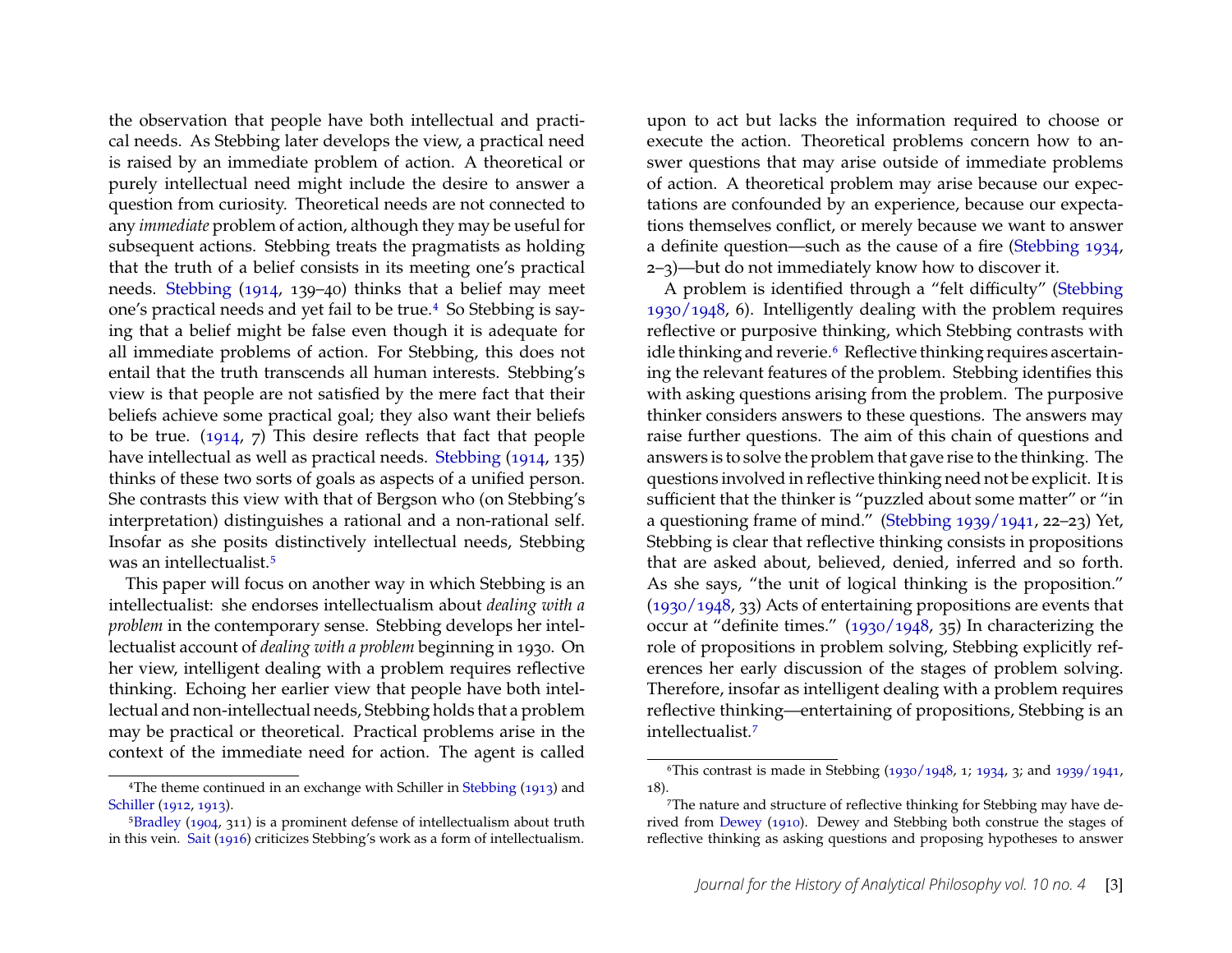As with contemporary debates, Stebbing uses several intelligence epithets to characterize intelligent dealing with a problem and reflective thinking, including "logical," "clear," "intelligent," and "wise." On her view, logical thinking requires that the transitions between one's thoughts are *relevant* to the problem.

To think logically is to think relevantly to the purpose that initiated the thinking. [\(Stebbing](#page-24-3) [1939/1941,](#page-24-3) 11)

The steps in one's thought must be "controlled throughout by the initial apprehension of the conditions of the problem." [\(Stebbing](#page-24-1) [1930/1948,](#page-24-1) 6) Poor thinking loses track of the problem. There is "no sign of direction to an end." [\(1930/1948,](#page-24-1) 6) In contrast, the steps in a chain of logical thinking are clearly connected to solving the problem that prompted the thinking.

Stebbing offers two examples of intelligent dealing with a problem that I shall return to. [Stebbing](#page-24-3) [\(1939/1941,](#page-24-3) 25) gives the example of a child whose train ceases to work. The child greases the mechanism and then finds that it still does not work. In this example, the child had been puzzled by why the train did not work. The hypothesized answer to the question was that the mechanism needed grease. The child then tests the hypothesis and finds that it was wrong. According to Stebbing, both the answer and the test of that answer require intelligence and a great deal of background knowledge gained from experience.<sup>[8](#page-4-0)</sup>

Importantly, this example shows that intelligent dealing with a problem does not entail dealing with the problem successfully. Success requires circumstances to favorably cooperate.

[Stebbing](#page-24-1) [\(1930/1948,](#page-24-1) 2–3) offers another case in which a man sees bricks in a rock cliff. The bricks are unexpected. The man hypothesizes that the bricks are related to ruins of an old castle. He thinks that if this hypothesis is correct, there will be passages leading to the bricks from the castle above. Upon investigation, the man does find several shafts leading to passages in the castle ruins. As Stebbing describes the situation, the problem is an intellectual one, the occurrence of "something unexpected." [\(1930/1948,](#page-24-1) 3) This raises the question: "why are the bricks in the cliff?" The man offers an hypothesis: the bricks are part of the castle. This hypothesis would explain the unexpected bricks by relating their occurrence "to a situation in which their occurrence would not be unexpected."  $(1930/1948, 3)$  $(1930/1948, 3)$  The man then further formulates a test to determine if this hypothesis was correct: look for other ruins of a castle. The test does confirm the hypothesis to some degree. Again, the man has brought background knowledge to bear in formulating the hypothesis and in formulating the test of the hypothesis.

The investigation does not stop at the initial question and the proposed answer. The proposed answer leads to further questions about how to test it against other answers.

[Stebbing](#page-24-1) [\(1930/1948,](#page-24-1) 6) gives the example of a discussion between Boswell and Johnson that moves from the topic of education to the amount of daylight in northern Scotland during the winter. Even though the topics cover this wide range, the thinking is clear. The clarity derives from the fact that the sequence of questions and answers are all controlled by the apprehension of an initial problem. The rationality of a step in this chain depends on its relevance to the initial problem.

these questions and testing these hypotheses. Both emphasize the role of habits of thought in reflective thinking and the need to assimilate the unexpected features of problems to familiar situations. Stebbing even uses some of the same terminology as Dewey: they contrast "reflective" and "idle" [\(Dewey](#page-23-7) [1910,](#page-23-7) 2) thinking and suggest that reflective thinking originates in a "problem" [\(Dewey](#page-23-7) [1910,](#page-23-7) 9). The problem "controls" [\(Dewey](#page-23-7) [1910,](#page-23-7) 12) the reflective thinking and is identified through a "felt difficulty." [\(Dewey](#page-23-7) [1910,](#page-23-7) 71) Their agreement is also reflected in the fact that, in a later work, [Dewey](#page-23-8) [\(1938,](#page-23-8) 491 n1) favorably cites *A Modern Introduction to Logic*. Thanks to Giulia Felappi for suggesting the latter reference.

<span id="page-4-0"></span><sup>8</sup>In addition to Stebbing and John Dewey (mentioned in footnote [7](#page-3-3) above), Cook Wilson [\(1926,](#page-24-7) 36–39) also emphasizes the role of questions in inquiry and the fact that asking a "real" question requires background knowledge.

<sup>[</sup>A]n intelligent person confronted with a problem will proceed to ask questions and guess at the answer; how various answers lead to other questions and further guesses. [\(Stebbing](#page-24-2) [1934,](#page-24-2) 7)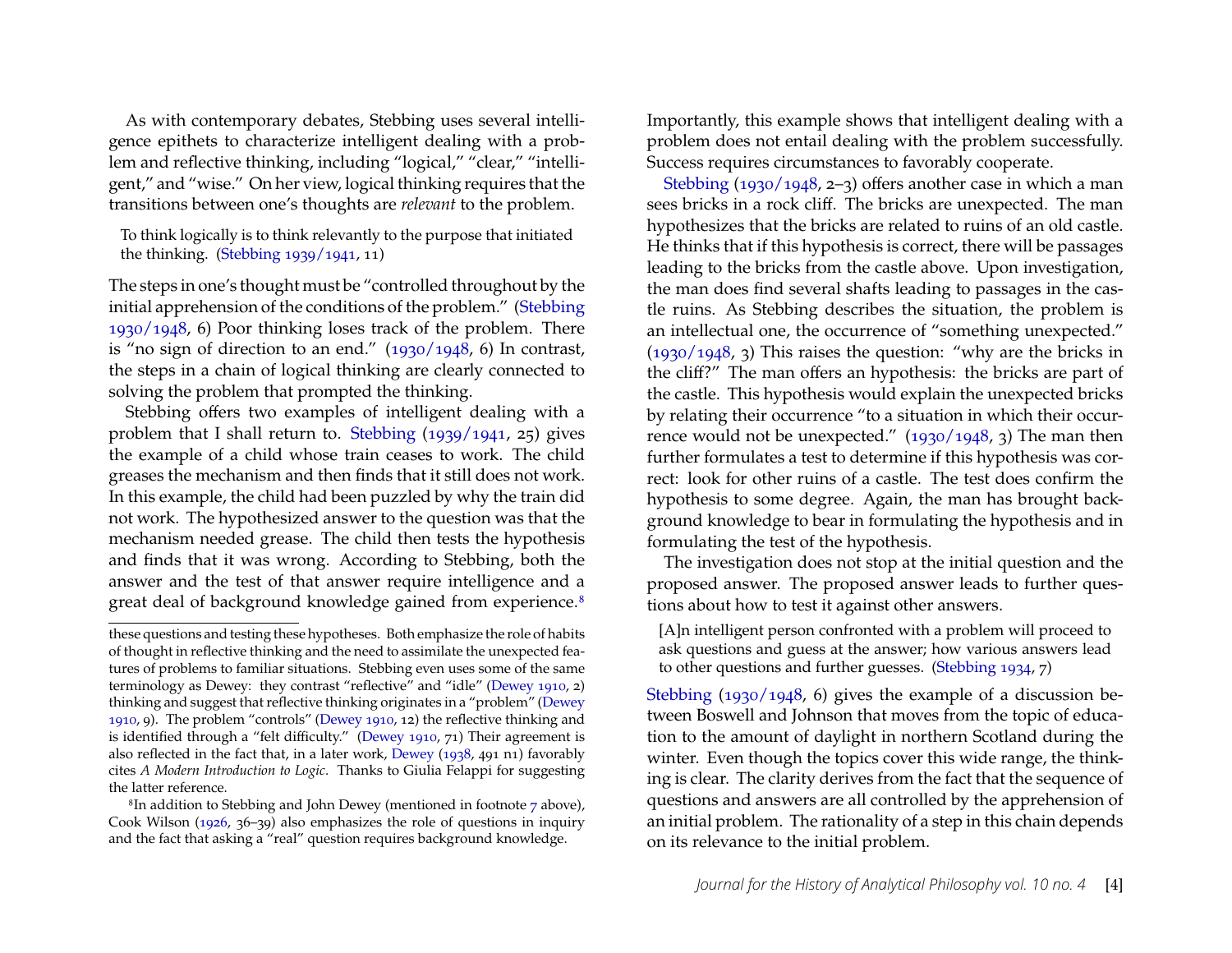Individual questions are meant to be steps towards the solution to the problem.

A question is intelligent only if an answer to it would resolve the puzzlement that led to the question or would be at least a step towards its solution. [\(Stebbing](#page-24-3) [1939/1941,](#page-24-3) 25)

Asking an intelligent question requires taking "note of the conditions set by the problem." An intelligent answer requires having "discerned within the situation, so far as apprehended, those factors which may be relevant to the solution." [\(Stebbing](#page-24-2) [1934,](#page-24-2) 3). An answer can be intelligent without being right. Stebbing says that the child puzzled by the malfunctioning train is intelligent. The lack of grease on the tracks may have been relevant to the solution based on the child's limited experience.

Summarizing, Stebbing thinks that intelligent dealing with a practical or intellectual problem requires reflective thinking. In the course of this thinking, one asks a question that discerns the problem's relevant features and proposes an answer to that question. In asking and answering questions, one is related to propositions. Further questions ask how to test the proposed answer against other possible answers. Asking questions and proposing answers are acts of propositional thinking. Thus, intelligent dealing with a problem does require propositional thinking. [\(Stebbing](#page-24-1) [1930/1948,](#page-24-1) 2) The intelligence of any step in the chain of questions and answers depends on the step's relation to the problem that initiated the thinking.

## **2. The Charge of Ryle's Regress**

I have argued that Susan Stebbing was an intellectualist about *dealing with a problem*. In particular, intelligent dealing with a problem divides into stages: apprehension of the conditions of the problem, asking relevant questions, proposing relevant answers, and asking further questions about how to test these answers. These stages require propositional thinking. Thus, dealing with a problem intelligently is a performance whose stages require propositional thinking.

Shortly after Stebbing's death, Gilbert Ryle attacked an *unnamed* intellectualist in "Knowing How and Knowing That" and in *The Concept of Mind*. Ryle's [\(1949/2009\)](#page-23-2) intellectualist argued against views according to which intelligence requires explicit propositional thinking. The absence of a named figure has led some philosophers to charge that Ryle is attacking a straw man who endorses something "manifestly absurd."[9](#page-5-0) However, Michael Kremer has recently argued that Stebbing was Ryle's "proximate target," though not his only target. Kremer believes that Stebbing's requirements on intelligent thinking are enough to generate Ryle's regress.

The example of Stebbing's intellectualism is sufficient to refute the charge that Ryle was merely attacking a straw man or, in this case, a straw woman. . . Stebbing's advice for "practical logicians" seems fitted precisely to Ryle's critique, and it is plausible that reading her work was a direct impetus for Ryle's attack on the "intellectualist legend." [\(Kremer](#page-23-1) [2017b,](#page-23-1) 35)

In order to avoid the regress, Stebbing would have to allow for intelligent action that is not backed by an antecedent propositional thought but by dispositions or habits. Kremer argues that Stebbing cannot allow this without undermining her project of improving the level of intelligent thought and action in her readers.

Kremer sees his account of Stebbing as a vindication of Ryle. Even Stebbing—"an exceptionally clear thinker and writer" developed a position that "exhibited exactly the kind of circularity and instability that Ryle's regress argument would lead one to expect." [\(2017b,](#page-23-1) 32) However, if so large a portion of her corpus relies on an assumption that recent philosophers see as "manifestly absurd," then the result diminishes Stebbing rather than elevates Ryle. Indeed, Kremer argues that Stebbing's aim

<span id="page-5-0"></span><sup>9</sup>[Kremer](#page-23-1) [\(2017b,](#page-23-1) 19) cites [Stanley](#page-23-9) [\(2011,](#page-23-9) 14) as making this charge.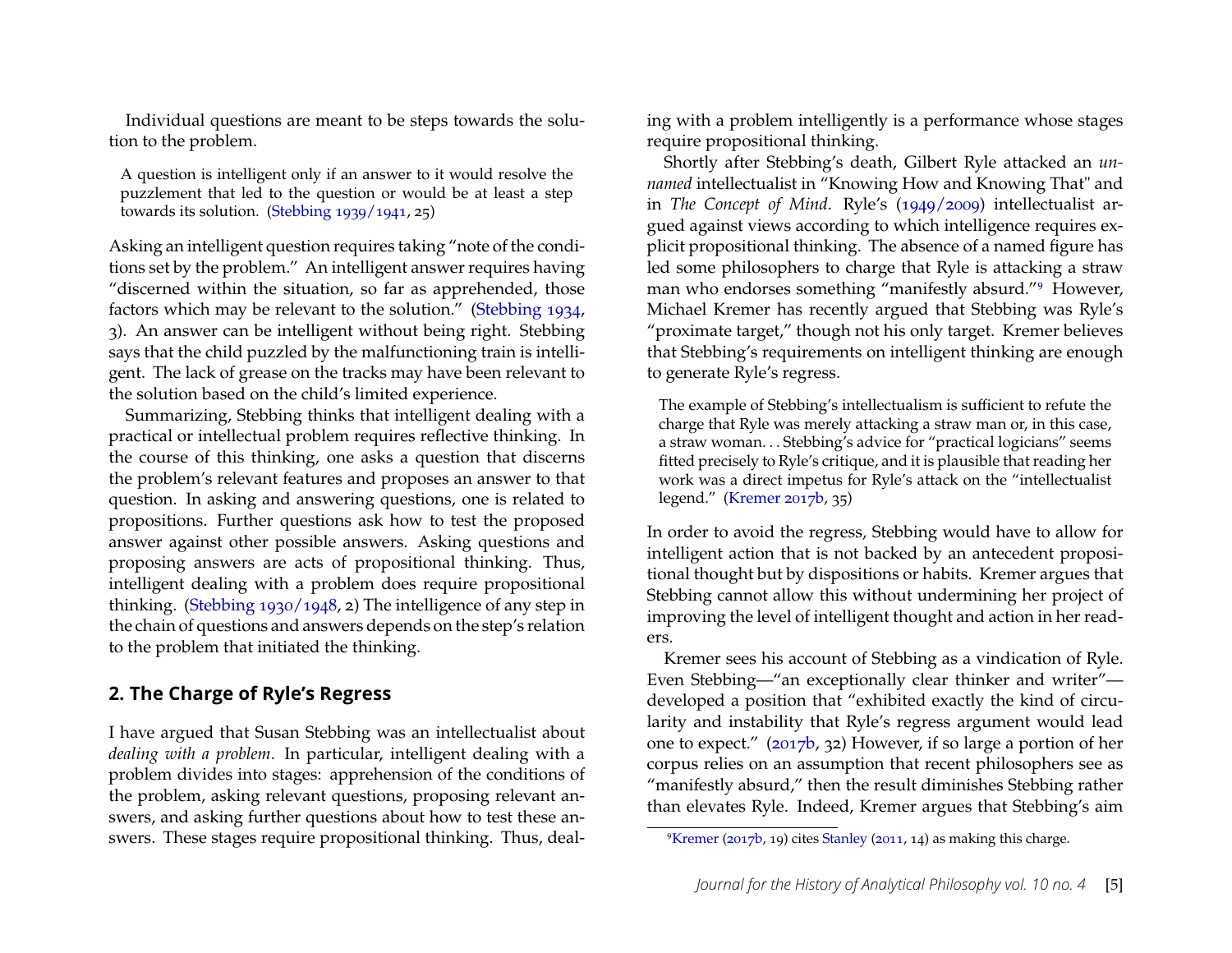in her popular works would be undermined if her account of intelligent action is undermined.

I first consider Stebbing's position in light of the original considerations that Ryle raises against his intellectualist in "Knowing How and Knowing That." Ryle's intellectualist holds that an action is made intelligent by its relation to some intelligent prior mental acts. I argue that Stebbing rejects this claim. I then discuss a version of the regress argument developed by Kremer that focusses on "intelligent dealing with a problem." I respond that this argument also ascribes to Stebbing positions she does not hold. Properly understanding Stebbing in light of these criticism clarifies how her projects in promoting logical thinking are meant to work.

#### **2.1. The original regress**

Ryle objected to the identification of intelligence with thinking on the ground that a particular act of thinking can itself be done intelligently or not.

That thinking-operations can themselves be stupidly or intelligently performed is a notorious truth which by itself upsets the assumed equation of "exercising intelligence" with "thinking." [\(Ryle](#page-23-10) [1945,](#page-23-10) 2)

Ryle's intellectualist thought that an act was made intelligent by a distinct prior act of thinking. This leads to a regress because these distinct prior acts of thinking must themselves be performed intelligently in order to render the posterior act intelligent. But these prior mental acts—if they are performed intelligently themselves require antecedent mental acts that are performed intelligently. And so on.

Ryle would offer—as an alternative to this intellectualism that intelligent action is a matter of dispositional excellence.

when we describe some particular action as clever, witty or wise, we are imputing to the agent the appropriate dispositional excellence.  $(Ryle 1945, 14)$  $(Ryle 1945, 14)$  $(Ryle 1945, 14)$  $(Ryle 1945, 14)$ <sup>[10](#page-6-0)</sup>

Learning-how differs from learning-that. We can be instructed in truths, we can only be disciplined in methods. Appropriate exercises (corrected by criticisms and inspired by examples and precepts) can inculcate second natures. But knowledge-how cannot be built up by accumulation of pieces of knowledge-that. [\(Ryle](#page-23-10) [1945,](#page-23-10)  $(14)^{11}$  $(14)^{11}$  $(14)^{11}$ 

Ryle avoids the regress because he holds that most intelligent actions do not require antecedent intelligent mental actions. Rather, the actions must manifest skill or dispositional excellence, usually resulting from training and practice.

Stebbing applies positive intelligence epithets such as "intelligent" and "wise" to different categories. As we have seen, Stebbing primarily uses "intelligence" to characterize *dealing with a problem*. Intelligently dealing with a problem requires thinking, the intelligence of which is determined by whether it is controlled by the problem. So, Stebbing also regularly calls the reflective thinking that results "logical," "clear," or "intelligent."

But Stebbing also describes persons and their individual acts as intelligent. [Stebbing](#page-24-3) [\(1939/1941,](#page-24-3) 24) says, "In so far as a person is thinking clearly he is intelligent." This suggests that Stebbing views the intelligence of a person is derivative on the intelligence of their thinking. The person will be thinking clearly insofar as they are thinking relevantly to some problem. Neither a person nor their dealing with a problem can be intelligent without the person's having engaged in some propositional thought in response to the problem. Yet, it is not immediately clear how

Possessing a dispositional excellence of this kind is what Ryle calls knowledge-how. Ryle opposes knowledge-how to the representation of facts or propositions, which Ryle calls knowledgethat. Knowledge-that can be taught by explicit instruction. Knowledge-how requires training through examples and exercises. It cannot be acquired merely from being told various facts.

<span id="page-6-1"></span><sup>11</sup>Compare [Ryle](#page-23-2) [\(1949/2009,](#page-23-2) 46).

<span id="page-6-0"></span><sup>10</sup>Compare [Ryle](#page-23-2) [\(1949/2009,](#page-23-2) 19).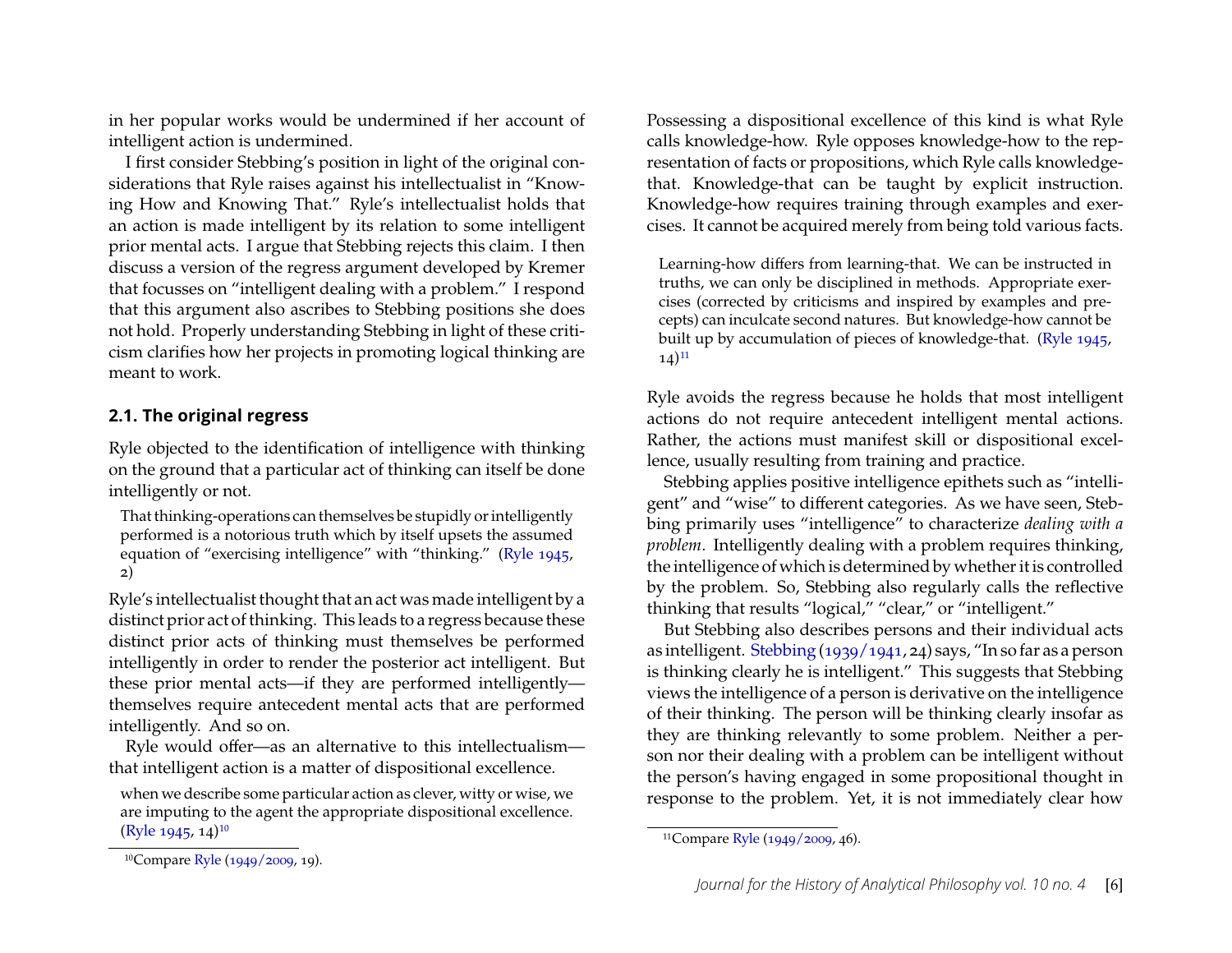Ryle's regress argument can be directly mounted against intelligence as applied to persons or their dealing with a problem.

More relevant to Ryle's regress argument, Stebbing characterizes individual actions—including acts of thought such as questions and answers—as intelligent. That is, Stebbing sometimes characterizes the individual stages of dealing with a problem as intelligent or not. These characterizations seem most relevant to Ryle's regress since we may now ask: what makes these individual stages of dealing with a problem—namely, asking and answering questions—intelligent? In particular, in order for it to be intelligent to ask a question or propose an answer, must the agent antecedently have a distinct intelligent act of propositional thinking?

In the next section, I will argue, first, that Stebbing is not committed to the claim that in order for an individual action to be intelligent, the thinker must have engaged in a unique act of thinking that renders the original action intelligent. Thus, Stebbing does not fall victim to the principle generating the regress. I will then argue that Stebbing's account of reasoning—like Ryle's explicitly appeals to dispositional excellence to account for the difference between intelligent actions and other. Finally, I will show that Stebbing's account does not fall to a more targeted version of Ryle's regress formulated by Kremer.

#### **2.1.1. Wise actions**

As we have just seen, Stebbing does sometimes characterize individual acts—such as the mental acts of questioning and answering that constitute the stages of dealing with a problem—using positive intelligence epithets such as "intelligent" or "wise." For instance, we saw that for a question to be intelligent, its answer must lead towards a solution to the problem that initiated it  $(1939/1941, 25)$  $(1939/1941, 25)$ . In this section, I will investigate whether Stebbing is committed to the view that each act requires a distinct prior intelligent act of propositional thinking in order to be intelligent. If she were committed to this principle, then she would be susceptible to Ryle's regress in its original form.

Stebbing is not committed to the view that *every act* must be preceded by a prior intelligent act of propositional thinking thinking in order to be intelligent. A broad theme in Stebbing's work is balancing the need for reflection with the need for swift action. First note that Stebbing thinks that most of our daily activities are done automatically without reflection and that this is essential for ordinary action. In one of her last works, she says:

Our common daily activities are for the most part carried on without reflection: the paper knife will slit the envelope if we make the usual movements, the upset cup of coffee will stain the tablecloth, the electric light will come on if we turn the switch. Unless we could take such things for granted our more or less orderly lives could not go on as they do. [\(Stebbing](#page-24-8)  $1943/1961$ , 2)

Stebbing continues that reflective thinking is called upon when someone challenges our beliefs or we find something unexpected. That is, reflective thought is called upon when we face a problem.

Stebbing does at one point say that think that in order for action to be wise, one must have engaged in thought.

No one can act wisely who has never felt the need to pause to think about how he is going to act and why he decides to act as he does. [\(Stebbing](#page-24-3) [1939/1941,](#page-24-3) 18)

However, Stebbing is *not* saying that every wise or intelligent action requires its own distinct set of reflections. One cannot act wisely if one has *never*thought about how one is going to act. But similarly, not every action requires its own distinctive reflection about how to act.

[O]nly a morbid conscience would make out of every demand for decisive action a case of conscience. It is no less true that where our duty lies is not always clear. [\(Stebbing](#page-24-0) [1941/1948,](#page-24-0) 52)

For Stebbing, in order to act wisely one must have engaged in thought *at some point*. But not every intelligent action is a case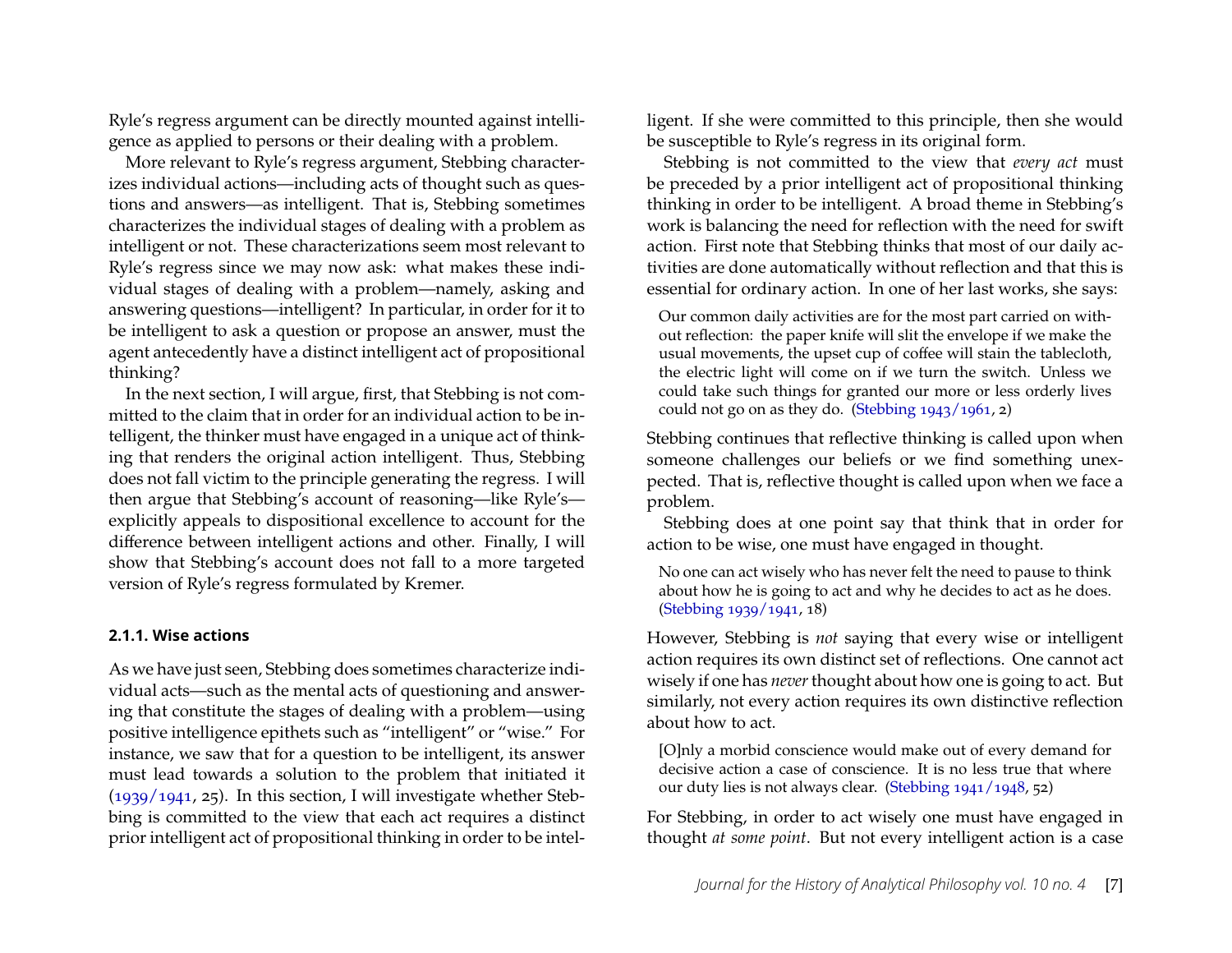for conscience.[12](#page-8-0) For Stebbing, this would mean that not every action arises out of conflicting dispositions that calls for a form of "reflexive consciousness." [\(Stebbing](#page-24-0) [1941/1948,](#page-24-0) 180–83). Some intelligent actions may flow from one's dispositions and do not require their own further thought or reflection.<sup>[13](#page-8-1)</sup>

When Stebbing says that a stage in reflective thinking such as a question or proposed answer is intelligent, she typically characterizes this in terms of its relationship to the problem. The question must be be a step towards a solution to the problem. Importantly, Stebbing does not say that the thinker is required to think that her answer to her question would lead toward a solution to the puzzlement *before* the question is asked. Similarly, when [Stebbing](#page-24-2) [\(1934,](#page-24-2) 3) says that intelligent asking and answering of questions requires having "taken note of the conditions of the problem," she does not suggest that the thinker must entertain a distinct thought to the effect that the question is appropriate to the conditions of the problem.

My reconstruction of Stebbing's view of intelligent action finds a parallel in the view of moral responsibility that she develops in *Philosophy and the Physicists*. According to Stebbing, an agent is responsible for an action only if the action follows from the

agent's motives, the agent's character. But some have argued that in order to be morally responsible for an action, one must also be morally responsible for the motive from which it issued. John Wisdom had argued that if you are responsible for an action, then "we shall never come to a time at which a set of purely external circumstances, i.e., not involving you and your will, formed a complete cause of your act."[14](#page-8-2) This line of thought initiates a similar regress: if you are responsible for your action, then "the causes of the causes of the causes of. . . of your decisions, however far back they may be pushed in time, must include determi-nations of your will by your will." [\(Stebbing](#page-24-9)  $1937/1944$ ,  $176$ )<sup>[15](#page-8-3)</sup> While Stebbing allows that an action for which one is responsible must be caused by facts about the agent's nature, these facts themselves need not be caused by the agent. "It cannot be denied that I did not spring de novo into the world. Let it be granted that 'heredity, training and other predetermining causes'. . . have made me what I am. Surely I am still responsible for what I do." [\(Stebbing](#page-24-9) [1937/1944,](#page-24-9) 180) Analogously, a thought may render an action intelligent without needing a prior thought to render it intelligent.

#### **2.1.2. Skillful agents**

For Stebbing, intelligent dealing with a problem divides into stages each requiring the agent to perform mental acts (asking question and proposing answers) with propositional content. I have just argued that Stebbing does not accept the problematic claim of Ryle's intellectualist, that if an act is intelligent, then it must be preceded by an act with propositional content that

<span id="page-8-0"></span><sup>&</sup>lt;sup>12</sup>It is interesting to compare Stebbing's  $(1941/1948)$  account of conscience with that of [Ryle](#page-23-11) [\(1939\)](#page-23-11). Both emphasize the role of dispositions inclining to subject to take action. However, Stebbing emphasizes that the moral demands placed on an individual are often unclear both in theory and application. A person is rarely in a position to know what their duty is.

<span id="page-8-1"></span><sup>&</sup>lt;sup>13</sup>This response to Ryle's regress may seem to depart from other intellectualists such as [Stanley](#page-23-9) [\(2011,](#page-23-9) 16). Stanley holds that for an action to be intelligent, the thinker must trigger appropriate representational states. Stanley evades Ryle's regress by denying that these triggered states can be assessed for intelligence. On the other side, Stebbing would deny that they need to be backed by prior mental actions of entertaining propositions. However, the difference between Stebbing and Stanley on this point may be merely apparent. As I read him, Stanley would deny that the triggered representational states required to render an action intelligent are themselves actions at all. Thus, he can agree with Stebbing that an action can be intelligent without being backed by prior mental *actions*.

<span id="page-8-2"></span><sup>14</sup>See [Wisdom](#page-24-10) [\(1934,](#page-24-10) 118), quoted in [Stebbing](#page-24-9) [\(1937/1944,](#page-24-9) 176). Wisdom believes that a strange form of pre-existence is required to make determinism compatible with moral responsibility.

<span id="page-8-3"></span><sup>&</sup>lt;sup>15</sup>Wisdom closely associates the notion of moral responsibility to the notion of blameworthiness. For Wisdom, I am only responsible for wrong action if I can be blamed for it. Stebbing disagrees. According to Stebbing, responsibility is only loosely connected with blameworthiness.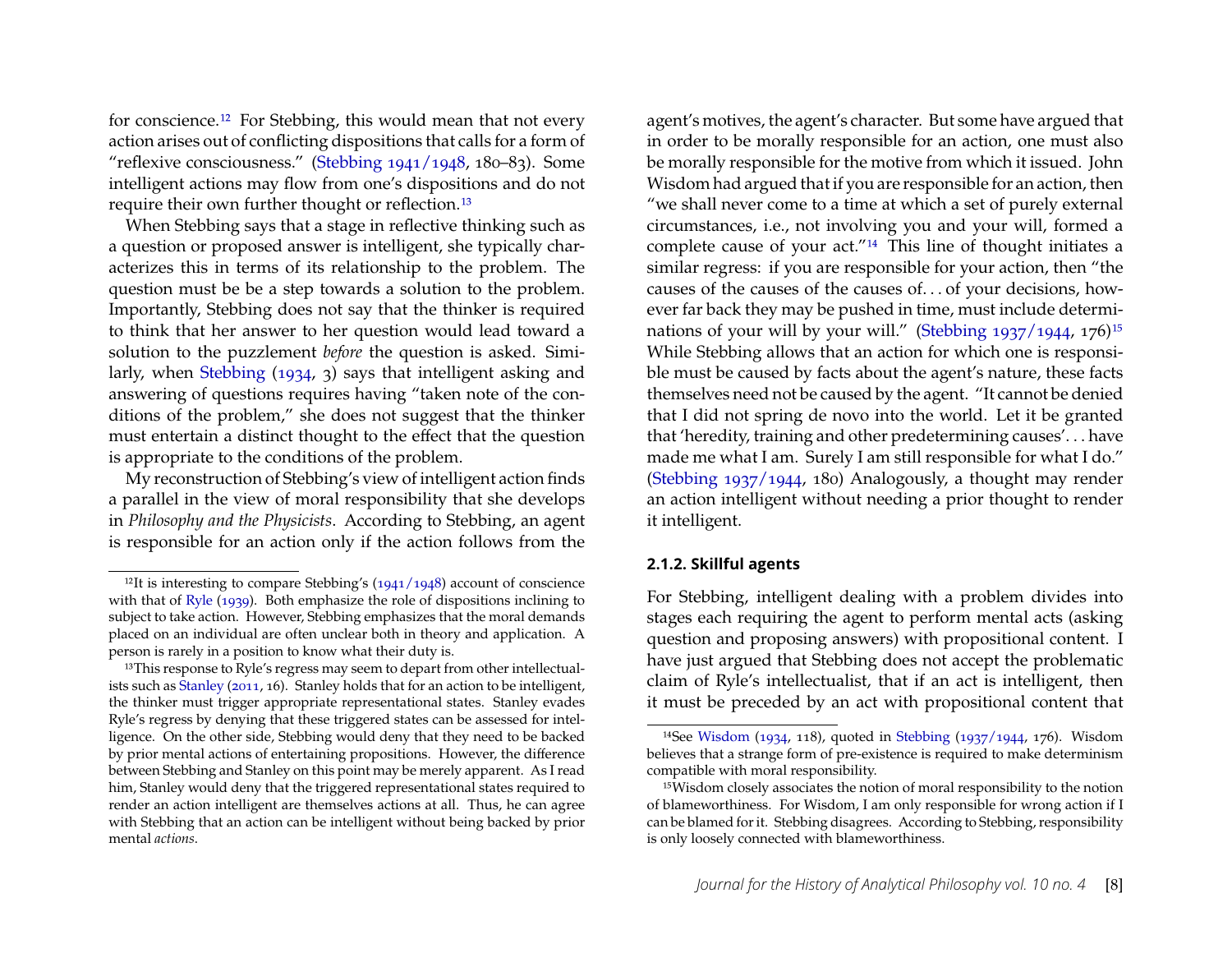renders it intelligent. But there must surely be some connection between the various stages of dealing with a problem. That is, intelligent dealing with a problem requires more than that one's questions and answers *happen* to address the problem. The sequence of acts must somehow be tied together into a train of thought that address the problem.

It is at this point that I believe Stebbing's view comes to resemble Ryle's. Stebbing would agree with Ryle that the acts of thinking that constitute the stages of dealing with a problem must manifest skill or dispositional excellence in order to be intelligent. And, crucially, these skills are not to be identified with factual knowledge. The details of a problem must be apprehended skillfully, relevant questions must be asked skillfully, and relevant answers must be offered skillfully. Skill is a matter of the dispositions of the thinker as they have developed through experience and education. On this interpretation, in order to be thinking intelligently, one must engage in acts of thinking. But these individual acts of thinking do not require antecedent mental actions to be intelligent. Rather, they must be done skillfully, from habits, dispositions, or capacities.

I shall make the case that Stebbing appeals to habit and dispositions to connect the stages of inquiry by appealing to three kinds of considerations. First, I shall show that Stebbing does regard thinkers as having habits of thought. Second, I shall show that Stebbing (like Ryle) thinks that explicit teaching of propositional information is neither sufficient to acquire the habit of thought nor sufficent to make thought intelligent. Third, I will show that Stebbing (again like Ryle) suggests that these habits of thought are to be developed by training and examples.

I now show that Stebbing thinks habits and dispositions are essential to thinking. Habit and dispositions of thought are a central part of Stebbing's epistemology. In *Logic in Practice*, Stebbing suggests, "There is such a thing as a habit of sound reasoning." [\(1934,](#page-24-2) vii). These habits are natural like walking or speaking. [\(1934,](#page-24-2) 11) According to Stebbing, some ability or habit of correct reasoning is required to learn to engage in intelligent thinking. Ordinary reasoners sometimes reason well without explicit reflection on their principles of reasoning, but sometimes poorly.

No doubt there are a few gifted persons whose critical temper of mind enables them to reason soundly although they have never had occasion to attend to the principles in accordance with which their reasoning proceeds. There may be others too stupid ever to be able to appreciate the logical force of an argument. Most people, however, are between these extremes. Their reasons are sometimes sound, sometimes unsound, but they often do not know why they are the one or the other. It is for such people that this book is intended. [\(Stebbing](#page-24-2) [1934,](#page-24-2) viii)

In *Thinking to Some Purpose*, Stebbing further specifies that habits of thought are not merely naturally endowed. Many come from one's position in ordinary life.

Notice, first of all, that we do have habits of thought. Just as our bodies may bear the stamp of our daily occupation, so too may our minds. . . If it is to be true (as I think it is) that we think with the whole force of our personality, then it follows that our habits of thought will not be unaffected by the way in which we spend our working hours. [\(Stebbing](#page-24-3) [1939/1941,](#page-24-3) 31)

As we shall see, Stebbing thinks that there are good habits and bad habits of thought. In intelligent thinking, the stages of thought—each one of which will be acts with propositional content—will be held together by these habits of reasoning rather than further acts of propositional thought.<sup>[16](#page-9-0)</sup>

I now show that Stebbing (like Ryle) repeatedly denies that acquisition of propositional knowledge in the form of logical principles is *sufficient*for reasoning well. In *A Modern Introduction to Logic*, Stebbing considers the view that the point of logic is to enable thinkers to reason well. On this view, logic is "primarily to be studied as an art." [\(1930/1948,](#page-24-1) 475). Stebbing resolutely

<span id="page-9-0"></span><sup>&</sup>lt;sup>16</sup>The role of habits is also emphasized by [Thouless](#page-24-11) [\(1930/1953,](#page-24-11) Chapter 10), which Stebbing cites as inspiring her own works.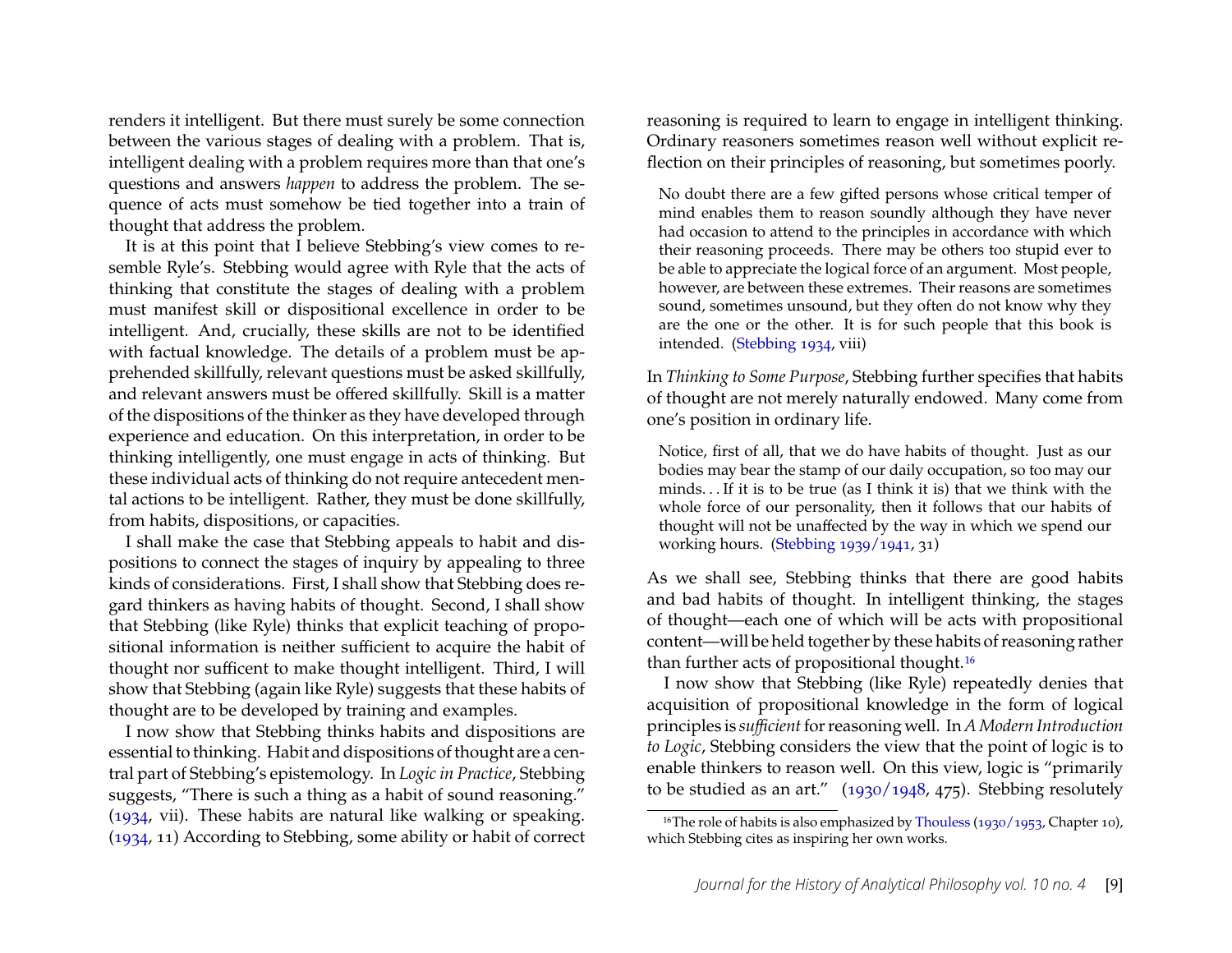rejects this position in terms that would not be out of place in Ryle's own work.

To take this view is to misconceive the nature of logic. Rather is it the case that the attempt to study the art of reasoning may lead to the apprehension of logical form. *Knowledge of logical form, on the other hand, no more suffices to make men good reasoners than knowledge of prosodical form suffices to make them good poets.* No one really understands the form of his reasoning, or is able to estimate its validity, unless he can recognise this form when it is exhibited in different subject matters. [\(Stebbing](#page-24-1) [1930/1948,](#page-24-1) 475, emphasis added)

The study of logic begins with examples of good reasoning and then abstracts the notion of logical form from these. The study of logic requires the prior ability to recognize some instances of good reasoning. One studies logic to abstractly characterize the principles of good reasoning. Analogously, reflection on one's ability to produce poetry may be a first step in learning about prosody. And knowledge of prosody may enable one to abstractly characterize some elements of poetry. But knowledge of prosody is not the same thing as competence in poetry.

On Stebbing's view, the study of logic arises out of criticism of reasoning. But the content of a logical formula is very different from what an ordinary person grasps. Logic first systematizes and generalizes the ordinary pattern of inference. It then abstracts further to become the science of possible structures. Stebbing compares the process by which logic abstracts from reasoning to the process by which geometry may have arisen out of and be useful to land surveying. It would be wrong to say that geometry merely captures the content of ordinary land surveying just as it would be wrong to say that logic captures the content of reasoning. [\(1930/1948,](#page-24-1) 476) Still geometry is useful to land surveying and logic is useful to reasoning.<sup>[17](#page-10-0)</sup>

Yet again in *Logic in Practice*, Stebbing commits to the view that the study of the principles of logic is not sufficient to make one reason well: "The study of logic does not in itself suffice to enable us to reason correctly, still less to think clearly where our passionate beliefs are concerned." [\(1934,](#page-24-2) 3) Similarly, in *Thinking to Some Purpose*, Stebbing stresses that knowledge of logical fallacies does not suffice to avoid committing although learning about fallacies may enable thinkers to detect them in particular cases. [\(1939/1941,](#page-24-3) 124–25)

I now turn to how Stebbing thinks that the habit of sound reasoning is acquired. In *Logic in Practice*, [Stebbing](#page-24-2) [\(1934,](#page-24-2) vii–viii) does say, "This habit may be acquired by consciously attending to the logical principles of sound reasoning, in order to apply them to test the soundness of particular arguments." I take this to mean that the habit is acquired both by attending to logical principles and by applying them to examples. The attention to logical principles alone is not sufficient. In *Ideals and Illusions*, Stebbing is more explicit. She compares training in thinking to the training an athlete receives. In both cases, the trainee must acquire more than propositional knowledge. The habit and discipline must be acquired by the trainee's effort.

An athlete is trained by an expert who shows him how to train his body for the sake of the end in view; but the practice of training is a self-discipline attained by his own effort alone. This will be admitted at once so far as bodily skill is concerned. It is not less true of mental activities, and of the disciplining of all one's powers as a human person. *Thus we cannot be taught to think; we can only be shown what it is like to think.* [\(Stebbing](#page-24-0) [1941/1948,](#page-24-0) 123–24, emphasis added)

Crucially, for Stebbing, the ability to think well cannot be taught by conveying information. It requires dispositional excellence,

<span id="page-10-0"></span><sup>17</sup>[Beaney and Chapman](#page-22-1) [\(2017,](#page-22-1) §2) likewise argue that Stebbing's conception of logic does not make one fit to reason. "Insofar as the logical forms that

the science of logic discovers are norms of thinking, logic can be described as a normative science. But its normativity is not its distinguishing feature, she argues, but is merely a by-product of the fact that norms are what are discovered in logic." (Compare [Douglas and Nassim](#page-23-12) [2021.](#page-23-12))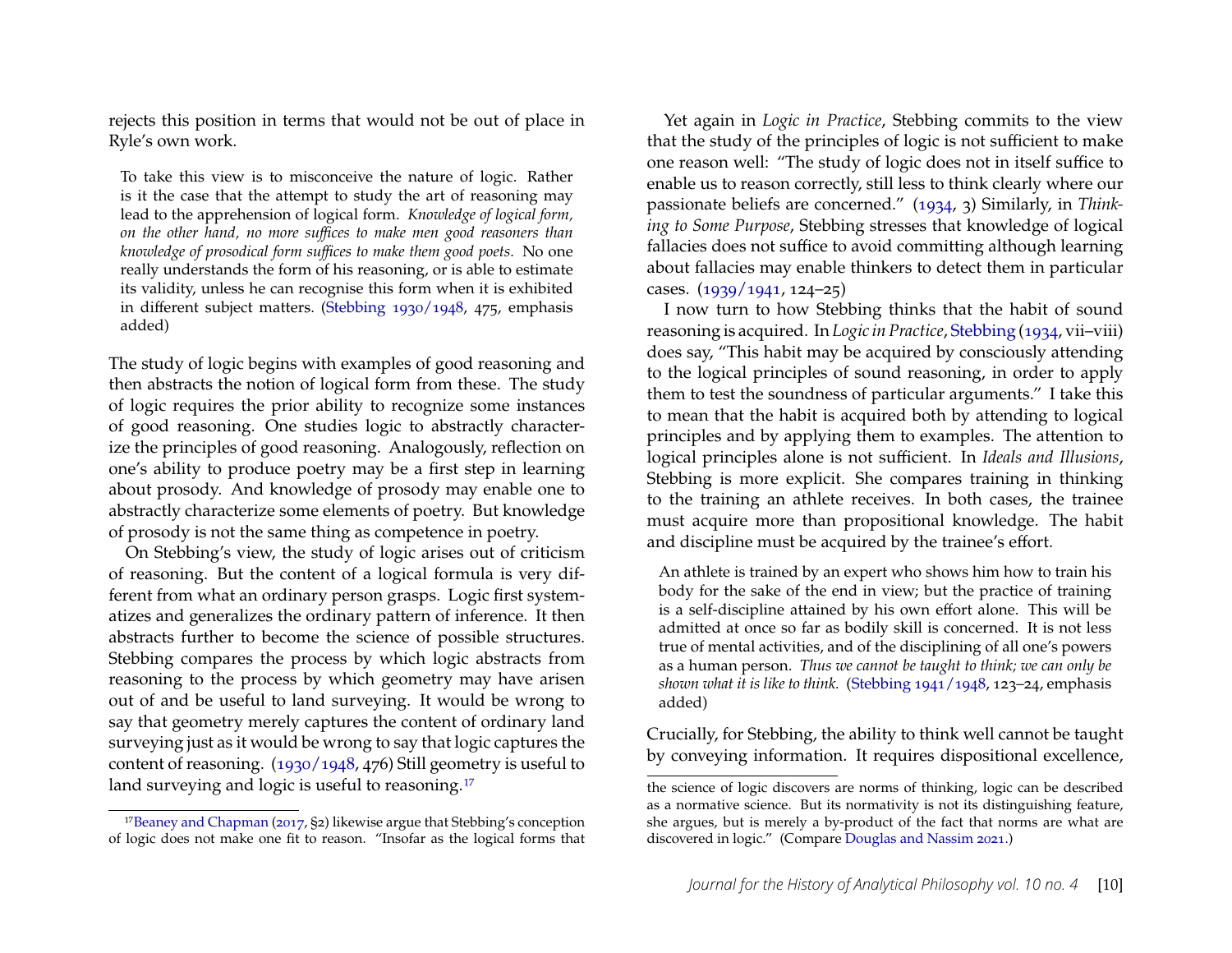what Ryle calls knowledge-how. To learn to think well, one must be trained through practice and examples.

These three features of Stebbing's account—the existence of habits of reasoning, the fact that they cannot be taught by conveying propositional information, and the fact that they can be taught by training—make it sound like Stebbing simply anticipates Ryle's view that habit, dispositions, and capacities are a foundation for attributions of intelligence to the stages of clear thinking and his view that these are to be instilled by training and not merely instruction in facts. On Stebbing's view, knowledge of logical facts is not sufficient to make one a skilled reasoner. Rather, one must acquire skill through examples and exercises, just as—to use Stebbing's own examples—one must practice in order to be a skilled poet or to speak a language. Indeed, her logic books are filled with such examples and exercises, drawn from newspapers and ordinary life.[18](#page-11-0)

#### **2.2. Kremer's reformulation**

To summarize the results so far, on Stebbing's view, reflective thinking originates in a problem. One deals with the problem intelligently (one thinks intelligently) by identifying the relevant features of the problem, formulating a relevant question, then proposing relevant answers, and finally by proposing tests to decide among these answers. The stages of dealing with a problem are acts of propositional thinking. Thus, in order to deal with a problem *intelligently* one must engage in propositional thinking.

Stebbing's view is immune to Ryle's regress as he originally formulated it. Stebbing does think that each stage of dealing with a problem involves acts of explicit propositional thought. Yet, she does not accept the problematic claim of Ryle's intellectualist, that these acts of explicit propositional thought always require prior acts of explicit propositional thought in order to be intelligent. In order to be intelligent stages of dealing with a problem must be relevant to the problem and connected to it by appropriate habits and dispositions of the thinker.

Yet, Michael Kremer argues that a slightly modified version of Ryle's argument refutes Stebbing's account. Rather than focussing on individual acts of thinking—the stages of problem solving, Kremer's argument directly targets Stebbing's intellectualism about "intelligent dealing with a problem." Stebbing is definitely committed to the view that intelligent dealing with a problem breaks into stages of acts with propositional content: identifying its relevant features, asking relevant questions, and proposing relevant answers. Crucially, Kremer claims that undertaking these acts kinds "involve[s] problems to be solved."

[T]he identification and application of logical principles, and the restriction to relevant considerations, are acts which can be carried out intelligently, or not. *These both involve problems to be solved, and solved intelligently*. Since Stebbing has specified intelligent problemsolving as depending on the three stages of thought identified above—apprehension of the problem, explicit awareness of an intelligent question, and the formulation of an intelligent answer—and since she has characterized intelligence as clear thinking, it follows that intelligent problem-solving must depend on antecedent intelligent-problem solving at a higher level; and the regress will take hold. [\(Kremer](#page-23-1) [2017b,](#page-23-1) 33–34, emphasis added)

For Stebbing, upon being confronted with a problem, one must apprehend the relevant features in order to deal with the problem intelligently. This apprehension will involve explicit propositional thought. However, the transition between the confrontation of a problem and apprehending its logical features, I have argued, is a matter of the habits and dispositions of the thinker. The man who saw the bricks on the cliff apprehended the differences in shape and texture between the bricks and the background cliff. But, I have argued, the man did not need to engage

<span id="page-11-0"></span><sup>18</sup>[Chapman](#page-23-13) [\(2013,](#page-23-13) 3–4, 51–55, 103, 107) notes Stebbing's use of examples and how this was noted by contemporary reviewers as unusual for logic textbooks at the time.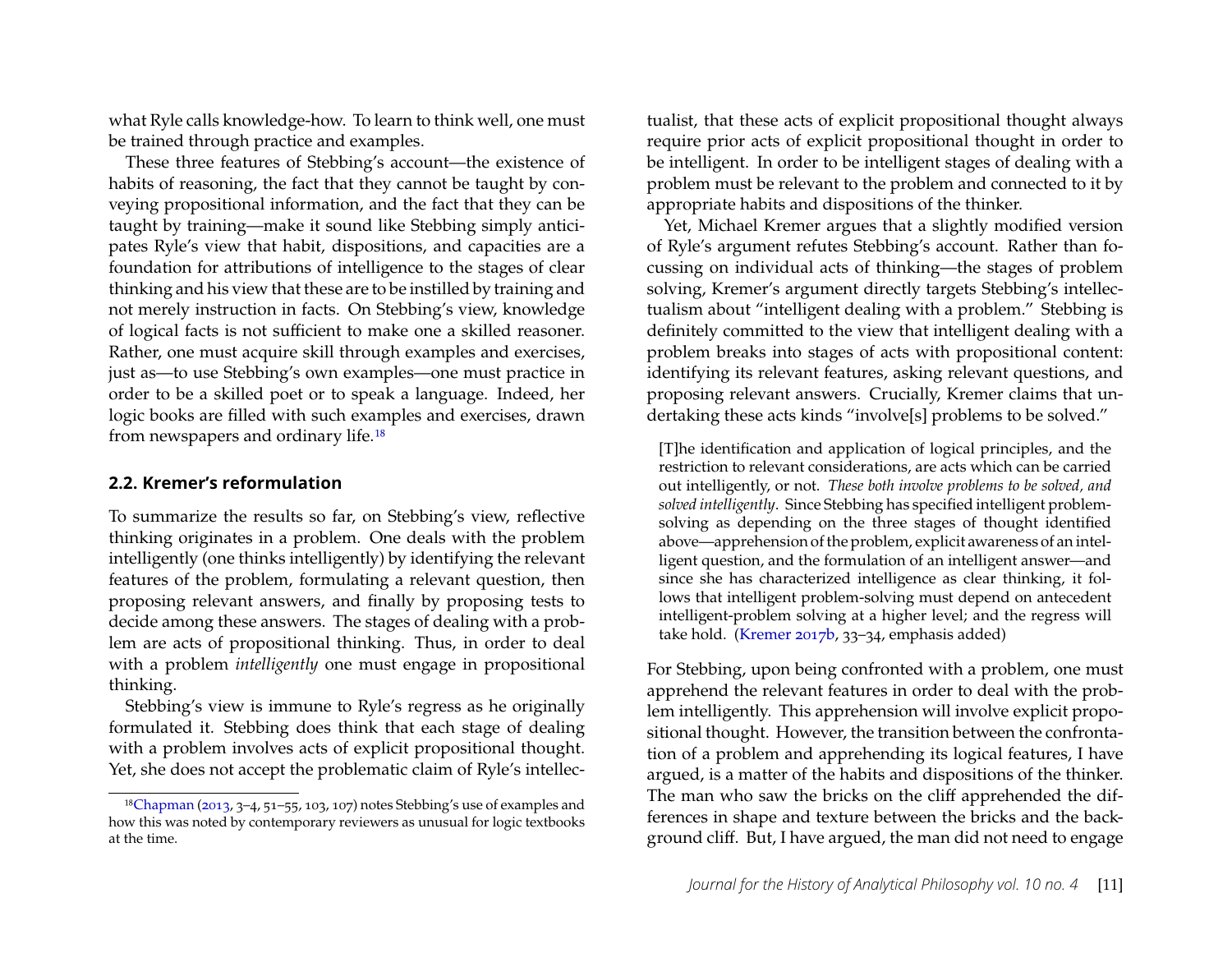in explicit propositional thinking to transition from the felt difficulty to the apprehension of the facts about the bricks.

Kremer is arguing that this reconstruction is incorrect. It is incorrect because—according to Kremer—Stebbing's account requires the man to engage in a new act of problem solving. Upon being confronted with the first problem, Kremer thinks that the man on the beach now faces a separate problem: "how do I apprehend the relevant features of the first problem?" Solving that second problem will require acts of propositional thinking, which will raise their own problems Kremer's version of Ryle's regress now comes into view.

- 1. Intelligently dealing with a problem requires *intelligently* apprehending the relevant conditions of that problem and then *intelligently* asking relevant questions and offering relevant answers.
- 2. Intelligently identifying the relevant conditions of a problem and asking relevant questions each already "involve [distinct] problems to be [antecedently] solved."
- 3. Therefore, intelligently dealing with one problem requires *antecedently* apprehending the conditions of a distinct problem and then asking relevant questions and offering answers relevant to the latter problem.

Kremer would suggest that the mental acts required to solve the second problem would "involve their own problems" that need to be dealt with intelligently. And so on. The thinker who sets out to solve a problem intelligently must first solve infinitely many problems. Intelligently solving each of these prior problems would require its own distinct mental acts of apprehending the conditions, questioning, and answering.

Kremer's central premise is that for *every* mental act of discriminating relevant features of a problem, asking a question, or attempting to answer it, the thinker confronts a *distinct* problem that must be solved. But Kremer's crucial premise is mistaken.

For Stebbing, a problem arises from something unexpected or from an inability to answer a question. When we do not notice something unexpected or are not bothered by a question, we do not find a problem. Returning Stebbing's vignette of the man who sees the bricks in the cliff. The problem is precisely that he sees unexpected bricks and asks himself why they are there. The man apprehends the relevant features of the problem when he notices the bricks and frames the question, "why are those bricks there?" If the man had seen only natural scenery, his expectations would have been met. He would not have faced a problem. There is no further problem for the man to think about the natural scenery.

On Stebbing's view then, intelligent dealing with a problem breaks into stages each with their own propositional content. The transitions between these stages are linked together by habits and dispositions of the thinker. The habits and dispositions are natural for the thinker *given the problem*. For Stebbing, it is only in the case that the thinker would need to engage in a new act of thinking if there were a new problem. And problems only arise when "our statements are challenged or some unexpected change occurs in our environment."  $(1943/1961, 3)$  $(1943/1961, 3)$ 

By way of contrast, the familiar or expected fails to arouse inquiry.

A situation that seems perfectly familiar fails to arouse inquiry; it is accepted at face value. Accordingly, it does not become the occasion of investigations designed to lead to the acquirement of fresh knowledge. [\(Stebbing](#page-24-1) [1930/1948,](#page-24-1) 7)

I suggest that in the case of the man who observes the bricks, the selection of relevant features of the problem was familiar. The bricks themselves were unexpected in the context of the cliff. There was nothing further unexpected in selecting the relevant details of the situation. That is, upon the "felt difficulty" in the visual image of the cliff, the thinker was disposed to have a thought with propositional content, that there are bricks on the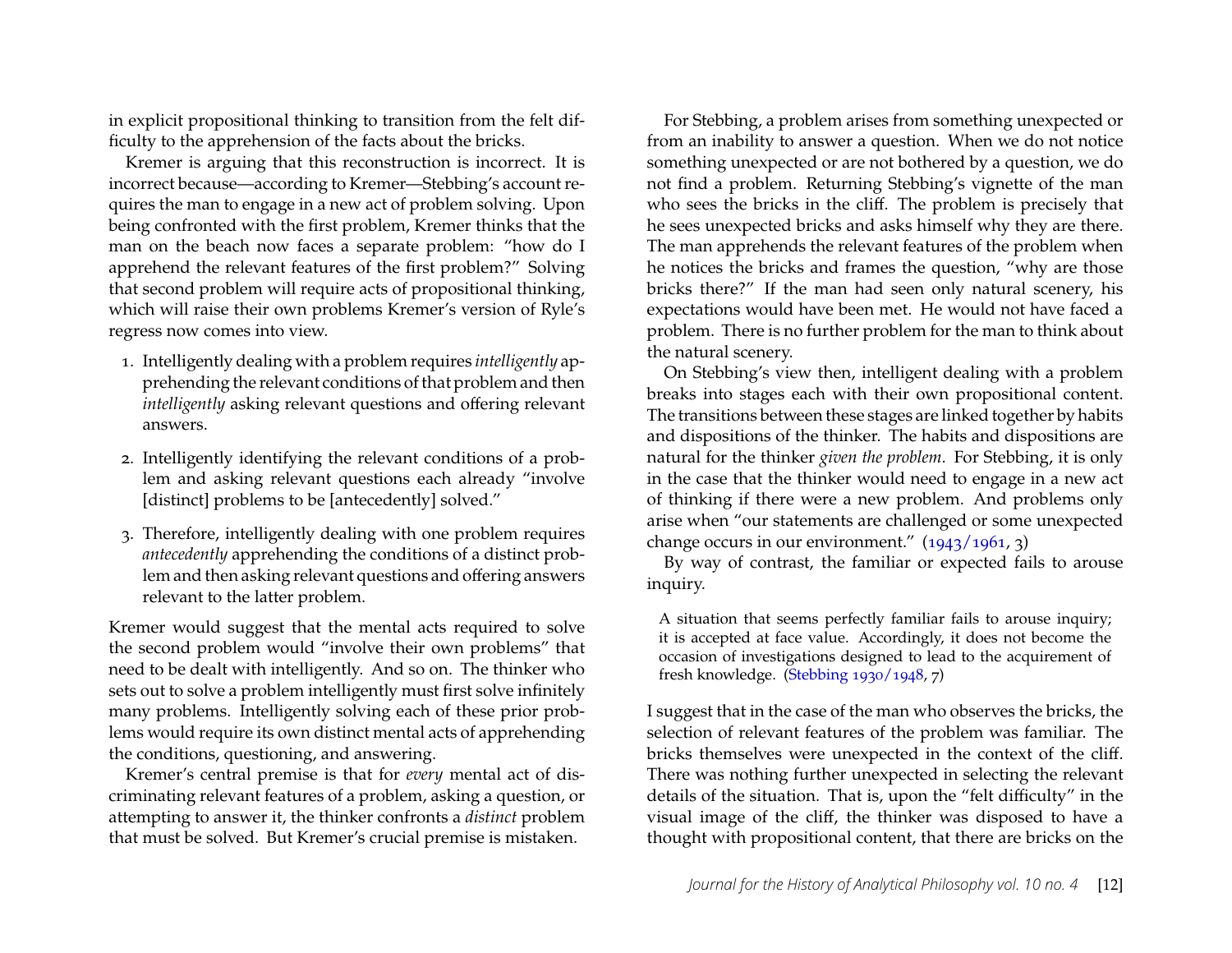cliff. Similarly, once the problem is noticed, the transitions of thought that Stebbing presents are familiar in this case.

[T]he advance of knowledge is dependent upon the ability to attend to what is unusual and to observe its connections with what is already familiar. [\(Stebbing](#page-24-1) [1930/1948,](#page-24-1) 7)

The man moves from the observation that there are bricks on the cliff to the hypothesis that there was a building. These are two acts of propositional thinking. But drawing the connection between them is a matter of disposition or habit. There is no problem about how to hypothesize that there was a building from the observation. Thus, Kremer's regress does not arise.

I am suggesting that, in many cases, there is no distinct problem that confronts the thinker when they try to apprehend the features of a problem or reason from these features. This is not to say that there are *never* such problems. It is a key motivation for Stebbing's overall project that there are many obstacles to thinking clearly, each with a distinctive source in our personality or social situation. These obstacles are problems. And, they do need to be addressed by forming good habits. Indeed, after the passage quoted above, Stebbing says that over-habituation itself is one of the problems that needs to be addressed because of its tendency to numb speakers to small differences. But precisely because she feels the need to focus on specific problems such as over-habituation, Stebbing would seem to deny that every transition in thought automatically creates its own problem. So intelligently dealing with some problems need not raise any new problems that need to be solved first.

## **3. The Efficacy of Stebbing's Project**

I have argued that Stebbing's view of clear thinking is intimately tied to the habits and dispositions of the thinker. We have seen that Stebbing is quite explicit that one cannot be taught to think. Clear thinking requires training of the mind just as an athlete

must train their body. Kremer sees this as a new problem for Stebbing. Stebbing's popular works are meant to contribute to an increase in the amount of intelligent thinking and action in her readers. According to Kremer, Stebbing is trying to induce habits by conveying propositional information. In this respect, [Kremer](#page-23-1) [\(2017b,](#page-23-1) 34) accuses Stebbing of "shuffling" by suggesting that thinkers must be governed by implicit knowledge of principles that she can teach in her logic and critical thinking textbooks.

Indeed, Stebbing's books do provide provide instruction into the principles of logic, probability, and scientific method. These skills are essential to intelligent dealing with a problem because they are useful for identifying problems and testing solutions. Problems are usually unexpected occurrences. One reason an occurrence will be unexpected is that it conflicts with one's beliefs. Logic enables one to derive consequences from one's belief. It thereby enables thinkers to identify problems and their relevant features. Similarly, critical problem solving requires one to test one's proposed solutions to a problem by observable facts. One does so by deriving observable consequences from one's proposed solution and examining whether these obtain [\(Stebbing](#page-24-1) [1930/1948,](#page-24-1) 234–35). The books inevitably convey propositional information, including the principles of logic, probability, and so on. Kremer's worry is that Stebbing is attempting what she herself claims is impossible: she is attempting to induce habits of good reasoning with nothing but propositional instruction in the principles of logic, probability, and so on.

Similarly, some remarks of Ryle's would suggest that the information conveyed in Stebbing's work—logical rules and principles—is only useful for a neophyte. Those trained in how to think or how to behave have no need for them. I will develop the worries raised by Kremer and Ryle and show how Stebbing would respond to each of them.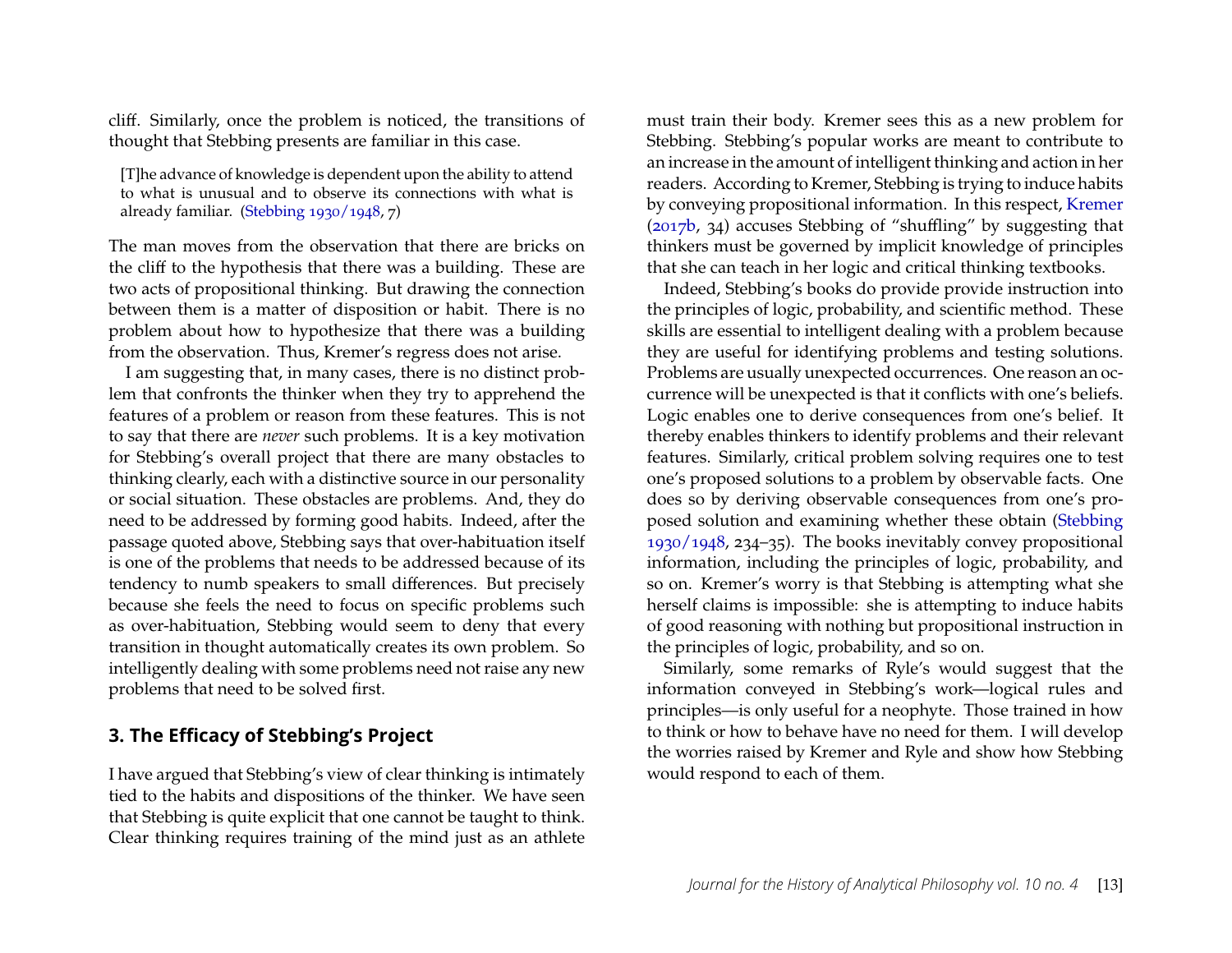#### **3.1. Logical principles and habits**

Kremer argues that if Stebbing's works merely convey propositional knowledge—a "logician's formula"—then they do not suffice to increase the amount of intelligent thinking and action in her readers.

[E]ven if Stebbing were successful in imparting propositional knowledge of the rules of logic to the general public through her textbooks and popular books, there would be no guarantee that the result would be a rise in intelligent thinking and action. [\(Kremer](#page-23-1) [2017b,](#page-23-1) 34–35)

On Kremer's reading, Stebbing's acknowledgment of the role of habits and dispositions in fostering intelligence spells doom for her aims in writing her books. According to Kremer, even if readers acquire implicit factual knowledge of logical principles, Stebbing's work would be unable to inculcate the good habits required for clear thinking. That is, understanding a rule of logic need not involve knowing an extra fact, but in knowing how to transition between one set of facts to a conclusion.

As we have seen, Stebbing explicitly denies that people can be taught to think. They need to inculcate good habits through training. As we shall see in the next section, Stebbing's popular works are meant to contribute to that training. Yet, portions of Stebbing's popular works do discuss and characterize logical principles with the aim of improving the level of thinking in her readers. As we saw above, [Stebbing](#page-24-2) [\(1934,](#page-24-2) vii–viii) thinks that the habit of sound thinking can bet taught by "attending" to logical principles and applying them in examples. Here Stebbing says that explicit attention to logical principles can aid in the development of a habit of sound reasoning. If Stebbing means that an agent can acquire a habit of sound reasoning *exclusively* by attending to logical principles, then her position is outright inconsistent with her commitment that we cannot be taught to think. Kremer would be correct that these portions of Stebbing's textbooks do not achieve their function.

Fortunately, Stebbing is not committed to the view that attending to logical principles is the only thing required to develop habits of sound reasoning. The principles are not meant to develop habits from nothing. Stebbing believes that human beings have natural dispositions that govern their thinking just as they have natural dispositions to walk and to speak. [\(1934,](#page-24-2) 11) In the case of walking or speaking, Stebbing thinks that some may be better than others. Improvement comes by a combination of practice and by copying an explicit standard. According to Stebbing, thinkers are constantly reasoning in response to problems and thereby training in how to think. Attending to explicit grammatical rules can aid in learning a language. Similarly, Stebbing would suggest that thinking may be improved by attending to an explicit standard.

Although we all must think, we seldom think effectively. Our thinking is more likely to be effective if we are aware of the conditions to which efficient thinking must conform. To know these conditions is to have a standard by reference to which we may gauge the success of our efforts. In this way we may learn to avoid some mistakes. [\(Stebbing](#page-24-2) [1934,](#page-24-2) 12)

Stebbing's claim here is not that learning a particular rule of inference will in itself teach one to think clearly. That is, learning that a particular rule holds is not itself sufficient to inculcate a habit of good reasoning. Rather, the existing habits and dispositions of the thinker interact with the speaker's attention to the statement of the rule. Now attention to rules is not an absolutely necessary condition to learn to think clearly. Stebbing concedes that there may be agents who could think clearly without attention to the principles. But, as I discussed above, her target audience sometimes reasons soundly and sometimes unsoundly. [\(1934,](#page-24-2) viii)

So, according to Stebbing, people do not come to logic from nothing. They have natural habits of reasoning. These habits are trained in response to the practical and theoretical problems a person constantly faces. Nonetheless, people are sometimes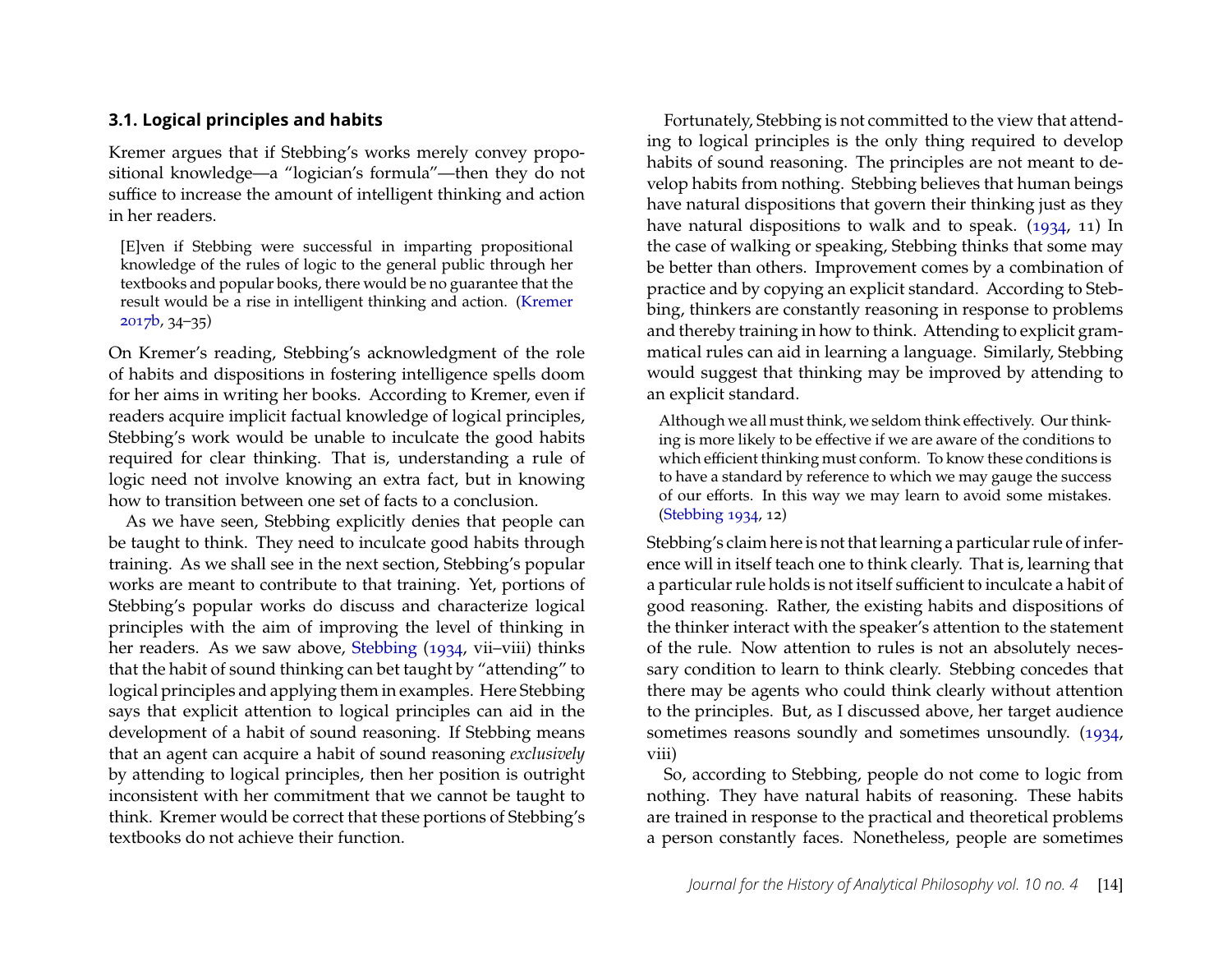sound reasoners and sometimes unsound reasoners. As an empirical matter, these habits can be improved by agents who explicitly attend to the rules of inquiry and try to apply them in concrete cases. Analogously, attention to the rules of grammar may aid a speaker who is learning a language even if they are not sufficient to learning the language.

Stebbing does not confuse the statement of a rule or logical form with the what the speaker implicitly grasps. In discussing syllogisms, Stebbing explicitly says that ordinary thinkers do not need to be aware that they are reasoning syllogistically, just as one can add numbers without being able to formally state the rule. The form of the syllogism is important because we "sometimes attempt to resolve a doubt in our own minds, or to induce others to agree with us, by showing that a certain proposition that is doubtful, or contested, follows from others propositions whose truth is not in dispute" [\(1930/1948,](#page-24-1) 84) and these propositions can be characterized in terms of the syllogism. Identifying the reasoning as a syllogism requires generalization just as the transition from land surveying to geometry requires generalization. But this does not mean that the logical principle is irrelevant to correct reasoning. To give one example, Stebbing suggests that when stated in the abstract the difference between contraries and contradictories is "as a matter of psychological fact, self-evident." [\(1930/1948,](#page-24-1) 61) Still, thinkers regularly confuse contraries and contradictories in concrete cases. A thinker will often infer that their own view is true from the falsity of a view incompatible with it. To be able to identify whether a view is the contradictory of one's view or merely contrary is a matter for "original good sense and the habit of attempting to ascertain what precisely it is that we are asserting." [\(1930/1948,](#page-24-1) 62) However, Stebbing thinks that "the formal doctrine of contradiction is not wholly unrelated to ordinary discussion" [\(1930/1948,](#page-24-1) 62) and to instilling this habit.[19](#page-15-0)

#### **3.2. Logical principles in the lives of saints and sinners**

I turn now to the related worry that one might extract from Ryle's early work. In "Knowing How and Knowing That," Ryle had downplayed the role of explicit statements of moral obligation and logical rules. According to Ryle, a person who knows how to behave would not need explicit ought-statements because they would already be disposed to behave correctly.

Moral imperatives and ought-statements have no place in the lives of saints or complete sinners. For saints are not still learning how to behave and complete sinners have not yet begun to learn. [\(Ryle](#page-23-10) [1945,](#page-23-10) 13)

Similarly, if someone knows how to reason, they have no need of explicit statements of logical rules.

Logical rules, tactical maxims and technical canons are in the same way helpful only to the half-trained. [\(Ryle](#page-23-10) [1945,](#page-23-10) 14)

Moral rules are useful only for those who do not know how to behave, and logical rules for those who do not know how to reason.

[A] generally conscientious man might, in certain interferenceconditions, not know how to behave, but be puzzled and worried about his line of action. He might then remind himself of maxims or prescriptions, i.e., he might resume, for the moment, the adolescent's task of learning how to behave. [\(Ryle](#page-23-10) [1945,](#page-23-10) 13)

Moral and logical rules are for those who are puzzled. Only adolescents—and not trained adults—need to attend to them.

<span id="page-15-0"></span><sup>&</sup>lt;sup>19</sup>If my conjecture that Stebbing is drawing from Dewey in footnote  $7$  is correct, then it is relevant that Stebbing's view coheres with Dewey's view

of the distinction between the process and product of thinking. The process of thinking does not require an explicit statement of method, but rather an "unconscious logical attitude or habit." [\(Dewey](#page-23-7) [1910,](#page-23-7) 113) After the problem is solved, however, "a reconsideration of the steps of the process to see what is helpful, what is harmful, what is merely useless, will assist in dealing more promptly and efficaciously with analogous problems in the future." [\(1910,](#page-23-7) 113) This reconsideration can lead to a general statement of the method of inquiry. But it would be wrong to conclude that the statement specifies what was implicit in the practice all along.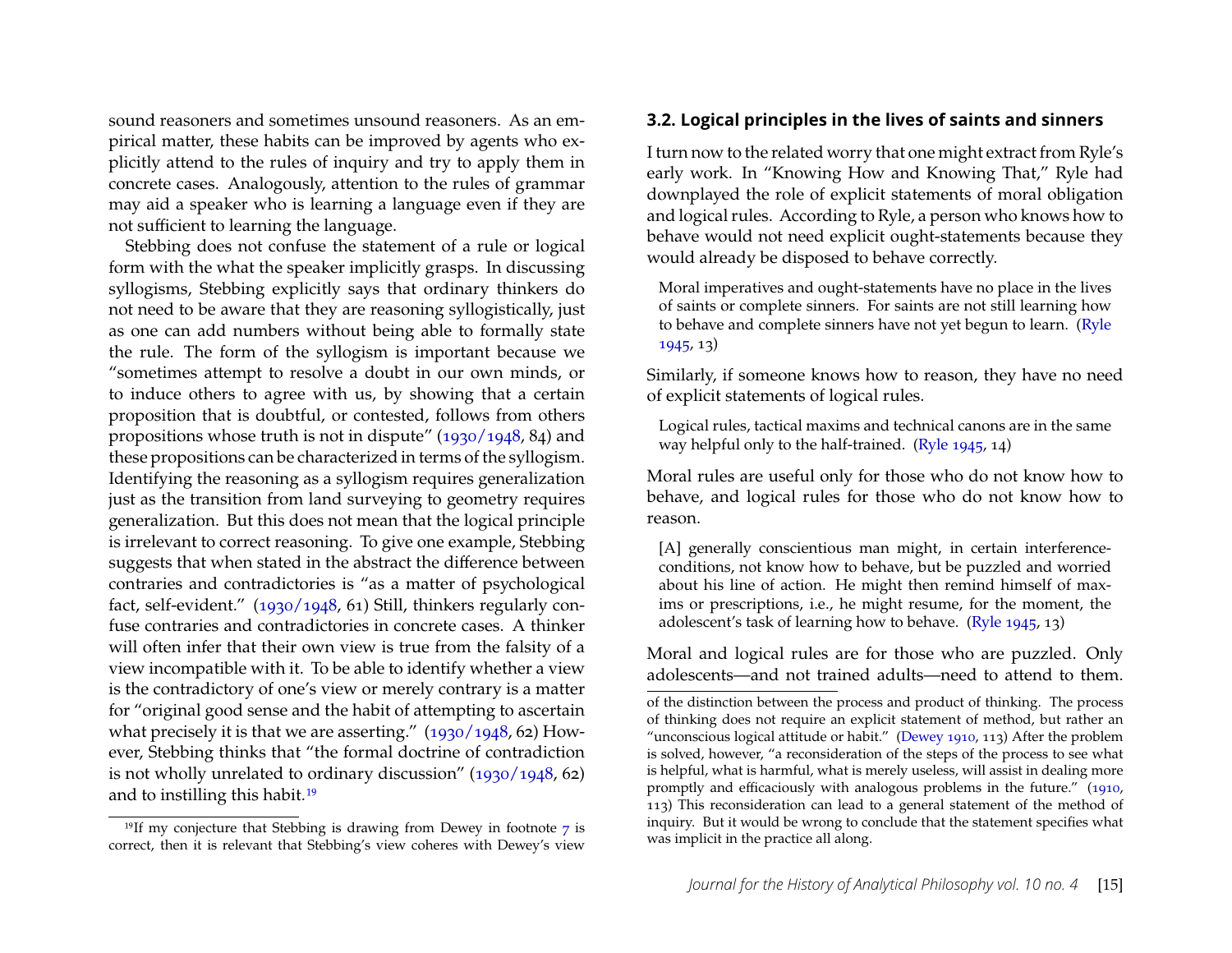So one might worry that the sections of Stebbing's work treat adults like adolescents.

On Stebbing's view, thinking is assessed for clarity relative to a problem. The apprehension of a problem is precisely a puzzlement. The man was puzzled by the bricks in the cliff. The child was puzzled by the fact that the train did not move. So, Stebbing would agree with Ryle, thinking happens precisely when one is *puzzled* about what to think or do in some circumstance. Thinking involves asking and answering questions, which is not possible for an agent who knows how to behave or what to think in a situation.

Both complete absence of knowledge and complete knowledge about a topic are logically incompatible with the questioning frame of mind. [\(Stebbing](#page-24-3) [1939/1941,](#page-24-3) 22)

Puzzlement and questioning for Stebbing both involve noticing something unfamiliar or unexpected. If one knows nothing about a situation, then one has no expectations to be confounded. On the other hand, if one has complete knowledge in advance (or knows how to behave in all specific situations), then there will be no surprise and no need for reflection.

Stebbing and the early Ryle differ because Stebbing thinks that incomplete knowledge of how to act is pervasive in human life whereas Ryle thinks that it is the condition of adolescents. For Stebbing, people are constantly in situations where they do not know how to behave. Or, they do not know the answer to a question and they cannot tell by direct inspection. In these circumstances thinking is called for. No one is an absolute saint or sinner. Everyone is half-trained. Stebbing therefore argues that explicit statements of goals and principles can aid agents who are constantly confronted by novel and perplexing situations. And, better formulated goals and principles are more likely to combine with existing dispositions to lead to successful thought and action than poorly formulated ones.

In his later works, Ryle's position becomes more complicated. In *The Concept of Mind* (chapter 2), Ryle emphasizes that knowledge how is a multi-track capacity. That is, knowledge how requires a flexible response to new circumstances rather than rote application of a rule. As the position develops, [Ryle](#page-23-14) [\(1971,](#page-23-14) 115) continues to emphasize that thinking requires application of previous instruction to new cases. In thinking, one tries something that one has not been explicitly taught. In some ways, this change in emphasis brings Ryle closer to Stebbing insofar as she had already held that reflective thinking requires novelty, which may be introduced by a confounded expectation or by the simple inability to answer a question.[20](#page-16-0)

## **4. The Obstacles to Clear Thinking**

We have seen that in her popular works, Stebbing discusses logical principles and fallacies. But this discussion is only a small portion of Stebbing's work on critical thinking. The vast majority of Stebbing's text serves a different purpose. Stebbing spends far more time cataloguing and proposing strategies for dealing with *obstacles* to clear thinking.

I do seek to convince the reader that it is of great practical importance that we ordinary men and women should think clearly, that there are many obstacles to thinking clearly, and that some of these obstacles may be overcome provided that we wish to overcome them and are willing to make an effort to do so. [\(Stebbing](#page-24-3) [1939/1941,](#page-24-3) 28)

These obstacles prevent individuals from thinking clearly—that is, relevantly. For Stebbing, this means that individuals fail in apprehending the conditions of a problem or in drawing relevant connections.[21](#page-16-1)

<span id="page-16-0"></span><sup>20</sup>Sophisticated treatments of Ryle's later position include [Kremer](#page-23-15) [\(2017a\)](#page-23-15), [Weatherson](#page-24-12) [\(2017\)](#page-24-12), [Habgood-Coote](#page-23-16) [\(2019\)](#page-23-16), and [Hickman](#page-23-17) [\(2019\)](#page-23-17).

<span id="page-16-1"></span><sup>&</sup>lt;sup>21</sup>[Thouless](#page-24-11) [\(1930/1953,](#page-24-11) 95) similarly emphasizes the obstacles to clear thinking: "We tend to think wrongly not so much because we do not know the laws of logic as because there are obstacles in our own minds which make us unwilling to think straight on certain subject."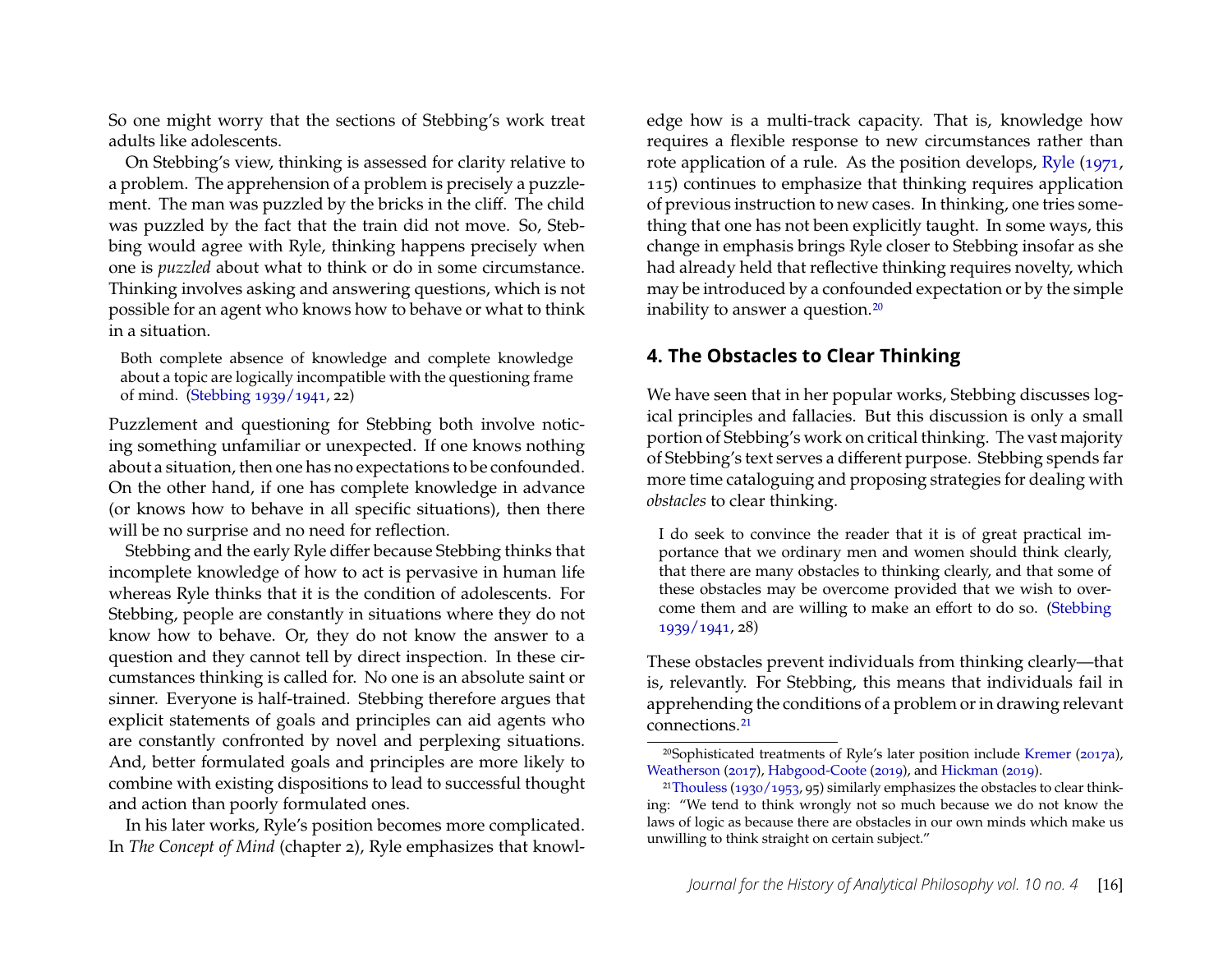The obstacles may arise from anything that affects a person. There is no isolated thinking part that operates independently of the human being.

We do not think with a part of ourself. Our thinking involves our whole personality. How I think is conditioned by the kind of person I am[.] [\(Stebbing](#page-24-3) [1939/1941,](#page-24-3) 18–19)

One's thinking is affected by one's total situation. The totality of one's personality conditions how one thinks. There are many obstacles to clear thinking, including: "[o]ur fears and hopes, our ignorance (often not easily, if at all, avoidable), our loyalties, these lead us to entertain prejudices which are an effective bar to thinking a problem out." [\(1939/1941,](#page-24-3) 30) Because of these features, thinkers acquire bad habits of thought. They ignore relevant details of a problem, draw irrelevant connections, or recoil from drawing relevant connections. By being explicitly aware of these obstacles—by thinking about them—one may take steps to overcome them.[22](#page-17-0) I will briefly discuss two broad types of obstacle that Stebbing characterizes: those arising from the thinker's interests and those arising from the thinker's limited access to and capacity to store information.

One's interests give rise to one kind of bad habit. [Stebbing](#page-24-3) [\(1939/1941,](#page-24-3) 31) argues that we have some cherished beliefs which we "wish to maintain" because they are "pleasant to hold." These beliefs may allow one to maintain one's social position or may merely provide comfort in a harsh world. Cherished beliefs can lead to prejudices. Stebbing defines prejudice as "accepting without evidence a belief for which it is reasonable to seek evidence" [\(1939/1941,](#page-24-3) 30). Stebbing gives as an example the belief in the superiority of one's country or race. The role of one's interests is essentially hidden: "[i]gnorance of the connexion between the belief and the emotional interest inducing the belief is an essential element in being prejudiced."  $(1939/1941, 33)^{23}$  $(1939/1941, 33)^{23}$  $(1939/1941, 33)^{23}$  $(1939/1941, 33)^{23}$ 

In addition to forming unjustified beliefs, such prejudices lead thinkers to refrain from drawing relevant conclusions or to ignore features relevant to their problem. Stebbing discusses this phenomenon in a number of cases. I will briefly mention three. [Stebbing](#page-24-3) [\(1939/1941,](#page-24-3) 26) discusses problems Aristotle himself noticed in his attempts to justify slavery. She suggests that Aristotle took for granted that there would be a way of explaining his moral principles that would not require "a radical alteration of his mode of life." This made Aristotle refrain from drawing the relevant conclusion that slavery is immoral. Similarly, in her discussion of Pericles's funeral oration defending Athenian democracy, [Stebbing](#page-24-0) [\(1941/1948,](#page-24-0) 149) observes "Pericles did not forget the slaves; he has never remembered them." Finally, Stebbing observes that British politicians and newspapers never applied the principles underlying their criticism of Mussolini's invasion of Abyssinia to British behavior in India. In all three cases, thinkers do not fully appreciate relevant features of their problem or do not extend their principles to relevant cases because it would affect their form of life. Again, the relevance of the thinkers' interests to their mode of thought would not have been transparent to them.

Stebbing recommends habits for scrutinising cherished beliefs. For instance, she recommends searching for the psychological origins of one's belief.

It is a good habit to ask, with regard to our cherished belief, "Now, how did I come to think that?" [\(Stebbing](#page-24-3) [1939/1941,](#page-24-3) 30)

Once the source of the belief is formed is identified, Stebbing recommends one should examine what evidence is in fact available.

<span id="page-17-0"></span><sup>22</sup>Stebbing offers concrete strategies for developing *habits* for detecting ambiguities in reasoning [\(1934,](#page-24-2) 77); determining whether an argument really establishes its conclusion [\(1934,](#page-24-2) 84); assessing arguments by analogy [\(1939/1941,](#page-24-3) 95); and assessing arguments for general claims by unrepresentative samples.  $(1939/1941, 148)$  $(1939/1941, 148)$ 

<span id="page-17-1"></span><sup>&</sup>lt;sup>23</sup>[Thouless](#page-24-11) [\(1930/1953,](#page-24-11) 98) also emphasizes that ignorance is an essential ingredient of prejudice.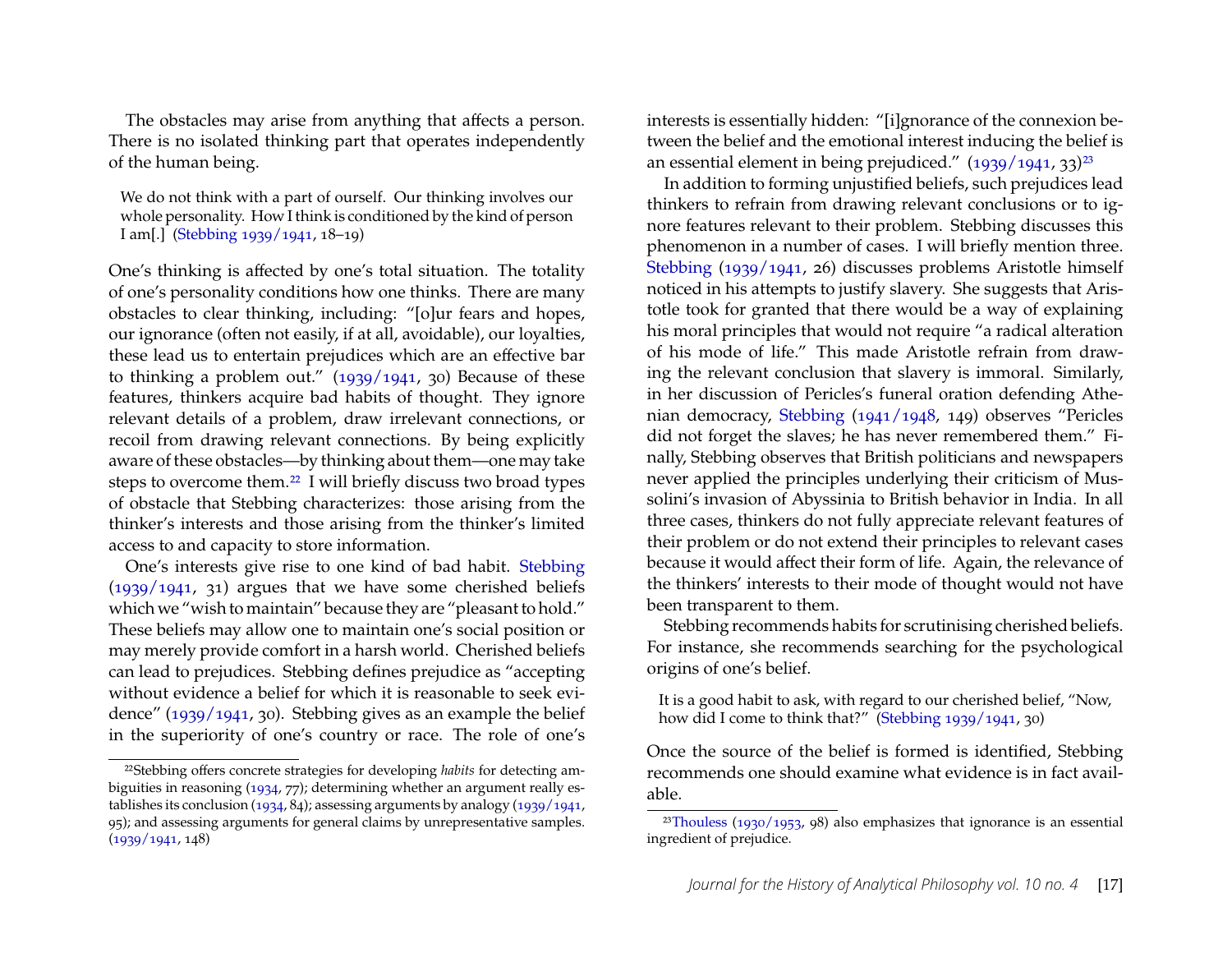Limitations in finding and storing information can also lead to bad habits of thought. Heuristics are necessary for taking in familiar situations but they can also numb speakers to new information or problems. A doctor may look for telltale signs of influenza to explain a patient's symptoms but miss symptoms that indicate another condition.

The familiar use of language which enables us to refer, sometimes by a single word, to a complex situation, may hinder us from noting unexpected features that are nevertheless present. For instance, if a doctor observing a set of symptoms were to label the disease from which the patient was suffering as "influenza," and were then content to treat the diagnosis as complete, he might be led into a serious error. It might be necessary to look for some symptoms not commonly associated with the other set, which would lead him to make a fresh diagnosis. [\(Stebbing](#page-24-1) [1930/1948,](#page-24-1) 7)

In *Thinking to Some Purpose*, [Stebbing](#page-24-3) [\(1939/1941,](#page-24-3) 52) characterizes the related phenomenon of potted thinking, using "compressed statements" which "save us from the trouble of thinking." Stebbing recommends periodically reviewing the principles by which the heuristic or potted statement was justified. She also recommends attention to changed circumstances.  $(1939/1941, 60)$  $(1939/1941, 60)$ 

Another sort of limitation arises from the fact that thinkers must rely on the testimony of others and the press in particular. In some cases, governments control the press and use it to disseminate explicit propaganda. Even when the press is not controlled by the government, it is often controlled by a "comparatively small number of persons." [\(1939/1941,](#page-24-3) 70–71) The relatively narrow range of interests of those who control the press means that only a narrow range of points of view are characterized. Information is presented in accordance with these points of view. Stebbing therefore says that the control of the press is an obstacle to acquiring the information necessary to reason to some purpose about public matters.

Although individuals on their own cannot completely overcome this obstacle, they can mitigate its effects through good habits. For instance, Stebbing recommends "consulting newspapers representing different political views." [\(1939/1941,](#page-24-3) 175) Doing so will broaden the range of evidence and counterevidence available to the thinker.

## **5. Diagnosing Failure**

I turn now to a final sort of argument for construing Stebbing as an intellectualist of the censurable kind. The criticism arises from the fact that Stebbing believes that the problems in the world are *intellectual* problems, at least in part. Stebbing opens *Ideals and Illusions* by observing that there has been "failure in our national life" that makes her feel "ashamed." According to Stebbing, the source of this failure is unclear: "we know we have failed, but we do not quite know wherein exactly we have failed."  $(1941/1948, \text{vii})$  $(1941/1948, \text{vii})$ . Stebbing's aim in the work is to address what she takes to be at least one cause of the failure: the failure of the British citizens to make clear their ideals.

I am concerned almost entirely with one only of these causes—our unwillingness to make definite to ourselves what it is we believe to be worth seeking, the world today is in discordance with our desires. What is it that we desire, or, to use a popular expression, what do we believe to be the ends for which it is worth while to live? [\(Stebbing](#page-24-0) [1941/1948,](#page-24-0) viii)

Stebbing wishes to characterize the ends for which she lives because she saw a *problem*. The world in 1941 was profoundly at odds with how she (and many others) wanted it to be. She believed that one source of this problem was that citizens were not clear about what they wanted. Clarity about the aim of one's actions, she thought, was a first step in acting to build a world more in line with what she wanted.[24](#page-18-0) In *Thinking to Some Purpose*,

<span id="page-18-0"></span><sup>24</sup>Stebbing does not think that clear thinking is the only requirement for improving the world. Indeed, the epigraph for *Logic in Practice* is this quote from Ezra Pound: " No book can do ALL a man's thinking for him. The utility of any statement is limited by the willingness of the receiver to think."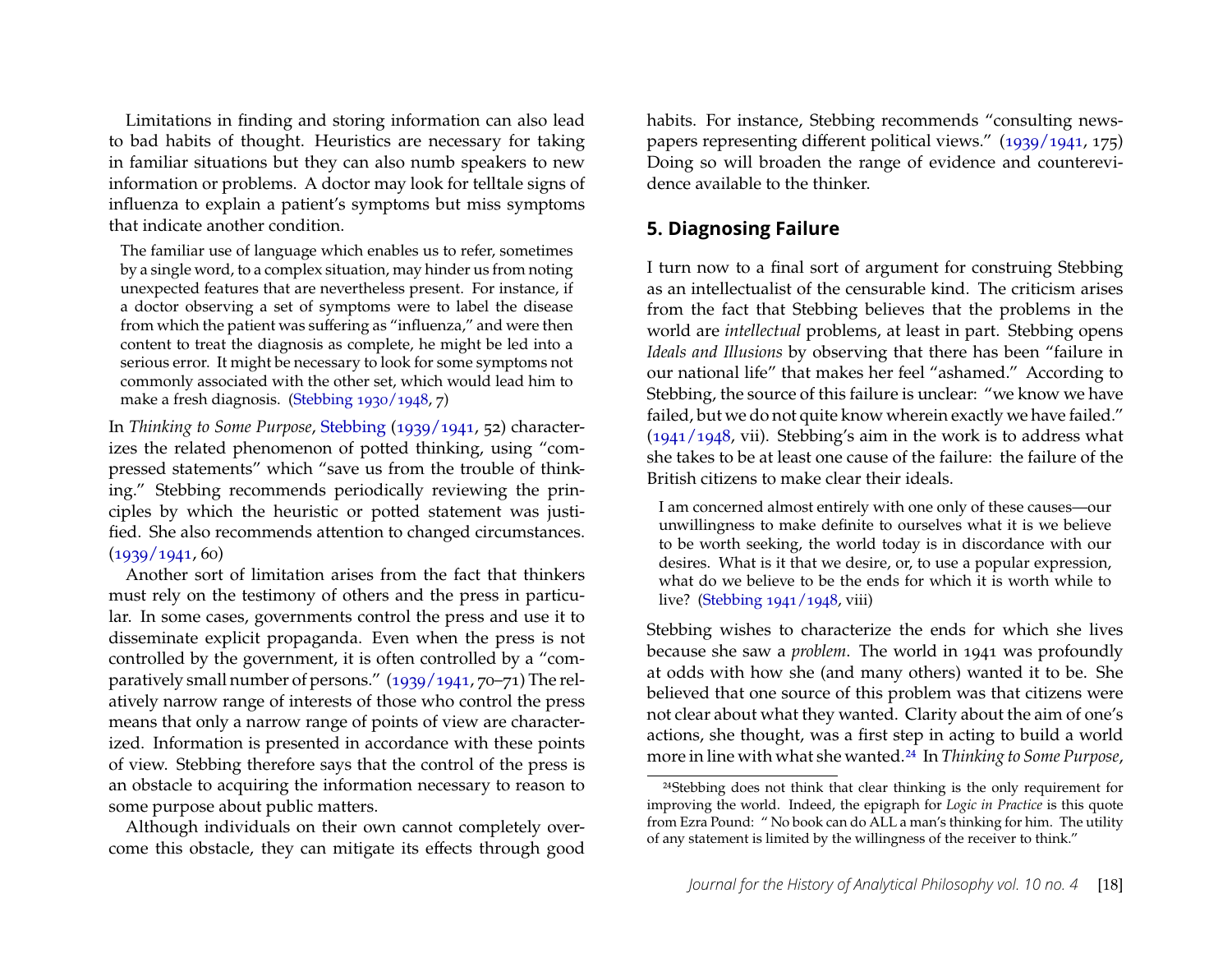Stebbing similarly argues that clear thinking is necessary for the performance of "due deliberation" before citizens record their votes. [\(1939/1941,](#page-24-3) 11)

According to Laird, Ryle (as characterized by Kremer), and Wittgenstein (as reported by Rhees), Stebbing's diagnosis of the problems of her time is mistaken. On their views, the failures of national life that Stebbing describes arose from causes outside of the intellectual sphere. So Stebbing's efforts to contribute to alleviating the problems will inevitably fail. Laird sees a failure in moral resolution rather than moral vision. Considering how Ryle would reply to Stebbing, Kremer sees a lack of education of the whole person as the cause of the problems. Finally, Wittgenstein—according to Rhees—doubts that the motivation for Fascist "irrationalism" is its intellectual appeal. Stebbing is accused by all three of over-emphasizing the intellectual causes of the problems she identified. I will discuss how Stebbing's work addressed these three criticisms separately. I first argue Stebbing offers strong reasons for believing that Laird is mistaken about the nature of problem. I then argue that both Kremer's Ryle and Rhees's Wittgenstein wrongly separate the thinking part of the person from the remainder, whereas Stebbing correctly sees that thinking is an activity done by the whole person.

#### **5.1. Moral knowledge and moral resolution**

Laird argued against Stebbing that what he saw as the "moral deterioration" in the beginning of the 20th century was primarily due to a lack of steadfast commitment to moral principles and not due to ignorance or confusion about those principles. Laird criticizes [Stebbing](#page-24-0) [\(1941/1948,](#page-24-0) 128) for holding that moral progress is to be measured firstly by assessing an ideal and only secondarily by how steadfastly these ideals are pursued. According to Stebbing, the prevalence of Fascist and Nazi ideals is a greater problem than weakness of will by advocates of democracy.[25](#page-19-0)

Stebbing pre-empted Laird's complaint in two ways. First, she rejects its presuppositions. Laird's complaint assumes that there is substantial agreement about ends. Yet, Stebbing offers convincing arguments that there is disagreement about ends. *Ideals and Illusions* aims at articulating different conceptions of a good life, including a broadly democratic approach and Fascist approaches. She articulates opposed conceptions of the good life.

I am convinced that we are too unready to reflect upon our conduct for the sake of making explicit the principles upon which we act. . . I cannot agree with Matthew Arnold's dictum to the effect that it is not difficult to know what we ought to do but the difficulty lies in doing it. [\(Stebbing](#page-24-0) [1941/1948,](#page-24-0) 53)

Stebbing discusses cases in which difference in opinion about the good would lead to different actions if pursued steadfastly. Most immediately, Stebbing would argue that Fascists and Nazis are not merely mis-applying ideals that they share with advocates of Democracy. Steadfast implementation of Fascist and Nazi ideals would—and did—lead to profoundly evil results. Moreover, even advocates of democratic ideals regularly underestimate their demands.

Laird did not agree that the primary difference between advocates of Nazism and Democracy is in their ideals. In an earlier review of *Ideals and Illusions*, Laird had complained Stebbing praises the democratic ideal too highly and criticizes the Nazi ideal too harshly.

For instance, her pictures of the Nazis and of their opponents seem to me to be a little melodramatic. The bad ideals are so very bad, and the good ideals, though often sickly, are so unquestionably splendid. (I am not talking about the Nazis' deeds; but Miss Stebbing, mistakenly I think, although the antithesis asks for trouble, puts ideals and ideas before their execution.) [\(Laird](#page-23-18) [1942,](#page-23-18) 195)

From this distance, it is difficult to see any merit to Laird's view that the problem with Nazism was in its execution and not in its

<span id="page-19-0"></span><sup>25</sup>[Stebbing](#page-24-13) [\(1944\)](#page-24-13) explicitly suggests that ideals are to be judged in part on whether they can realistically be followed by the mass of ordinary people.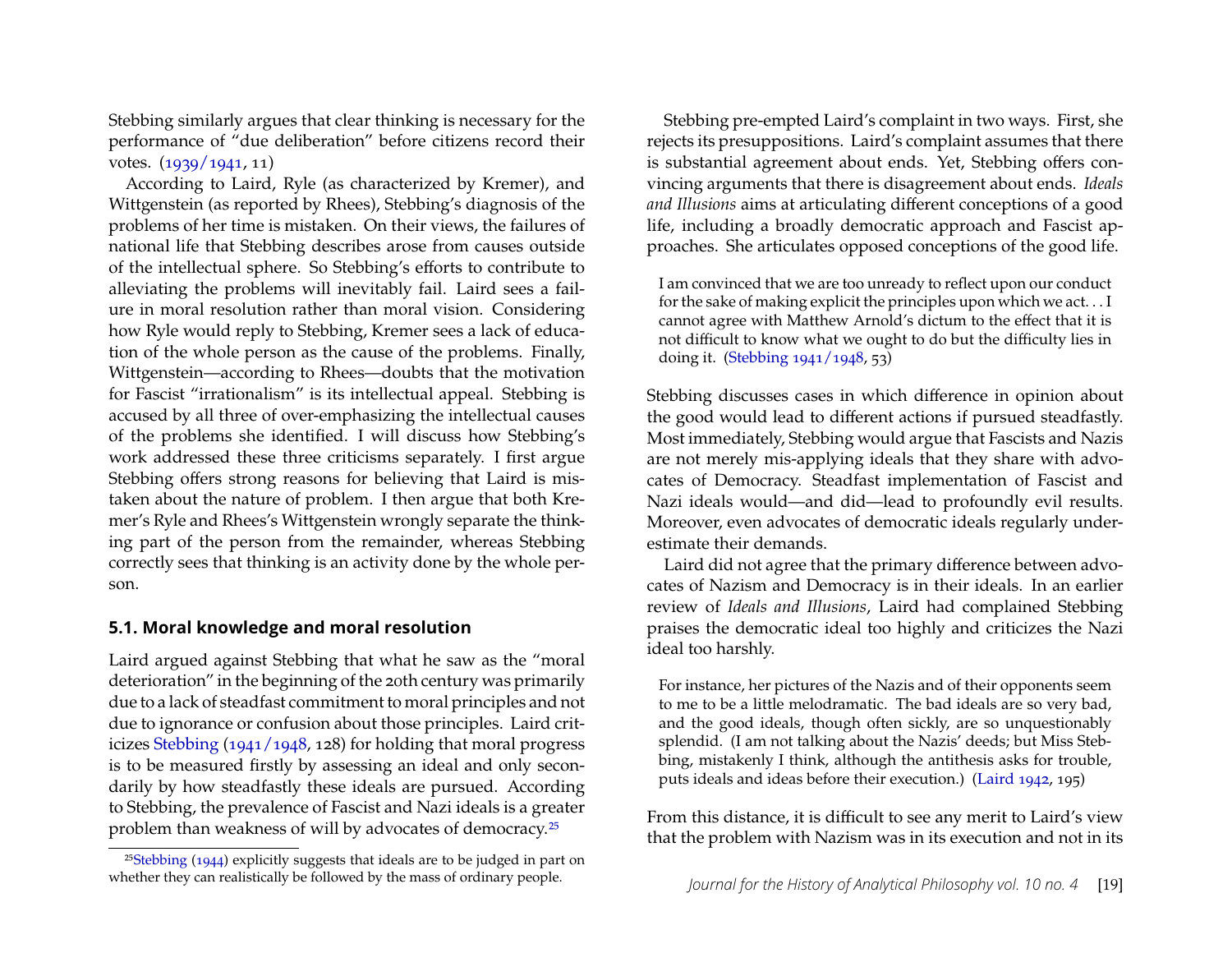ideal. The deeds were horrible because the ideals were horrible.<sup>[26](#page-20-0)</sup> Stebbing's project in *Ideals and Illusions* was, in part, to explain why people were attracted to this horrible ideal.

There is another way in which Stebbing's work preempts Laird's criticism. Stebbing observes that there is in fact a high degree of commitment to ideals. Stebbing points out that many political arguments are framed in terms of abstract notions such as "liberty," "democracy," "the nation," "the people," "sound money," and so on. According to Stebbing, participants in these arguments often have only a hazy grasp of what they mean. Nevertheless, there is no shortage of political passion. Human beings are willing to endure and inflict great suffering on account of them.

The chief danger of getting into a habit of thinking in abstractions is that we take the words to have meaning and yet do not know what it is these words stand for.. . . human individuals are prepared to die or be tortured or to kill or torture other individuals for the sake of liberty without knowing what "liberty" means. [\(Stebbing](#page-24-3) [1939/1941,](#page-24-3) 139)

It hardly needs to be said that Stebbing was right about how much of the suffering inflicted and endured throughout the 1930s and 40s arose out of steadfast commitment to ideals. These included sound money policies in dealing with the depression or commitment to Fascism or Nazism. Stebbing would say that the problem was with the ideals or their formulation, and not that people were unwilling to sacrifice to realize them.

#### **5.2. Education of the person**

Kremer speculates that, by the end of his career, Ryle had a better diagnosis of the failures of national life around the time of the second world war. According to Kremer, Ryle's ultimate view is that moral improvement should prioritize education of the whole person rather than treat the failure as arising either from lack of factual knowledge or of knowledge how. That is how Ryle would address the "political concerns" that Stebbing raises.

[W]hat is required is fostering the development of character and virtue—neither a matter of greater knowledge-that, nor of greater skill, or knowledge-how, but an education of the whole person. [\(Kremer](#page-23-1) [2017b,](#page-23-1) 36)

But if this is right, it brings Ryle closer to Stebbing's position. As we have seen, Stebbing holds that thinking is an activity of the whole person. This is something she repeats several times. Stebbing therefore agrees with Ryle, on Kremer's reconstruction. Indeed, Stebbing goes so far as to say that the relevance of the whole of one's personality to one's thinking "is the assumption upon which this book is based."  $(1939/1941, 146)$  $(1939/1941, 146)$  As we have seen, Stebbing thinks that intelligent thinking requires manifesting good habits of thought and avoiding bad habits of thought. These habits arise from one's nature, from one's social positions, and the activities of one's daily lives. Stebbing thinks that one cannot acquire these habits without training. In all of this, Ryle and Stebbing agree.

However, Stebbing would differ from Ryle on a point of emphasis. Although, as we have seen, Stebbing thinks that one's practice in daily life influences one's thinking, she also thinks that "how a man thinks so in the end he acts."  $(1941/1948, 143)$  $(1941/1948, 143)$ That is, changes in one's ideals are sometimes necessary to bring about individual and social change. This is not to say that one can change one's beliefs or ideals by purely intellectual means. As we have seen, one needs to develop good habits, and this may involve changes in one's daily occupation. Nor is this to say

<span id="page-20-0"></span><sup>26</sup>The nature of the Nazi ideals were not completely unknown in Britain at the time, with the publication of works such as [Lorimer\(1939\)](#page-23-19). Stebbing's praise of the Democratic ideal is also seriously attenuated. One of her goals in *Ideals and Illusions* is to explain the appeal of Fascism and Nazism. This requires her to search for unattractive features of the Democratic ideal. For instance, [Stebbing](#page-24-0) [\(1941/1948,](#page-24-0) 159) says: "Certainly the discussion [in a Democracy] will often be irrelevant, unnecessarily lengthy, and at times downright boring."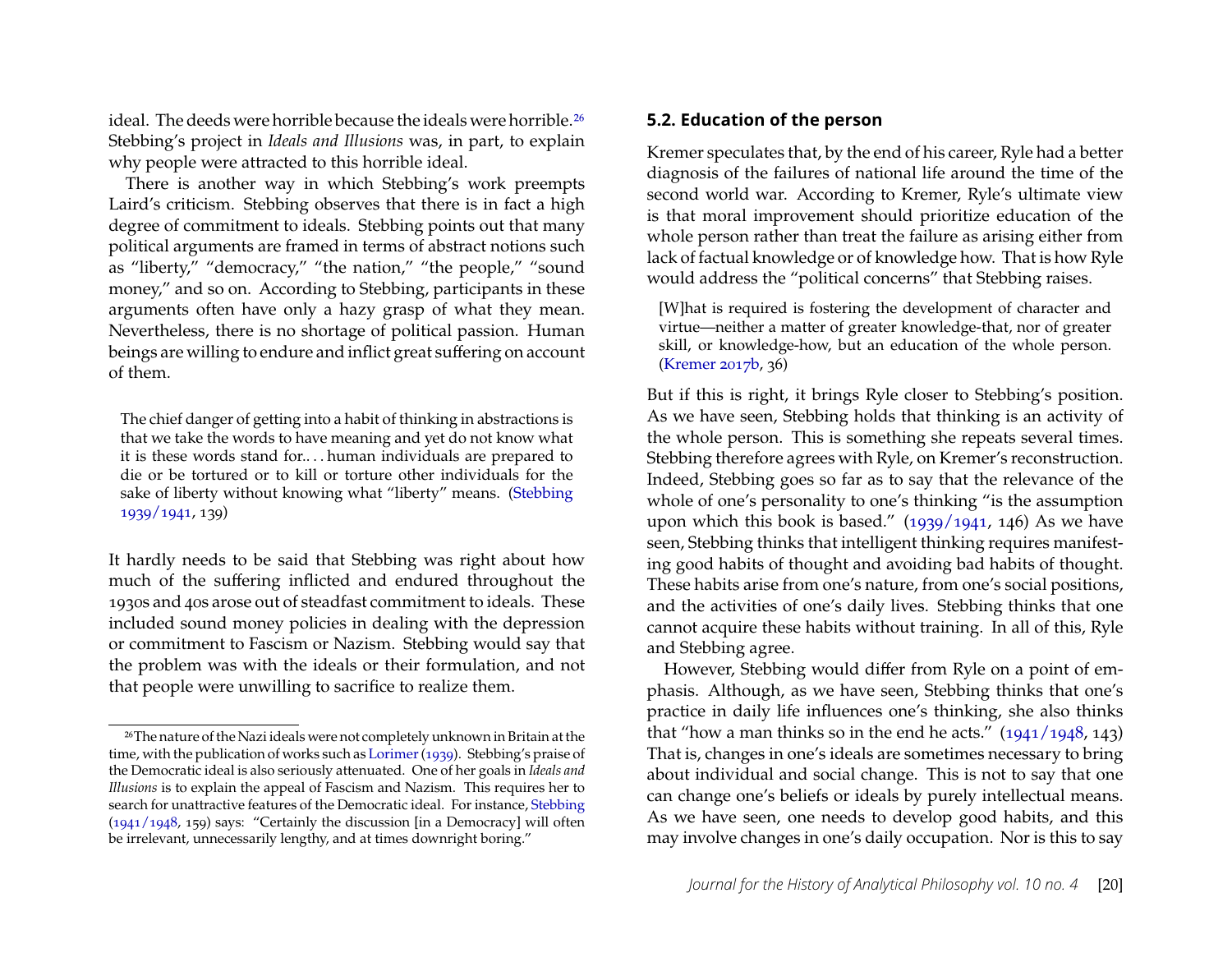that changing one's ideals is the only thing required to make the world better. One also needs power. But [Stebbing](#page-24-0) [\(1941/1948,](#page-24-0) 15, 215) is keen to emphasize that not only power, but also ideals or beliefs, are necessary for bringing about a better world.

#### **5.3. Fascist irrationalism**

The final version of this challenge arises from Wittgenstein's point (reported by Rhees) that the appeal of Fascist "irrationalism" does not lie in deceiving people with logical fallacies. Identifying these fallacies—Wittgenstein is reported to have argued will not change their commitments. Stebbing therefore suffers a misconception. According to Rhees, Wittgenstein contrasted attempts to combat antisemitism by argumentation with "the way anti semitism had disappeared in Russia by a change in the form of society." [\(2015,](#page-24-4) §21.20)

Yet, Wittgenstein seems mistaken about Stebbing's aims when she discusses Fascism. Stebbing is not trying to convince some Fascist interlocutor. She is not trying to provide a manual for arguing with Fascists. Stebbing describes the goal of the Nazi moral code as "loyalty to the Leader" and "unquestioning obedience without knowledge." [\(1941/1948,](#page-24-0) 142) Stebbing believes that these war-like goals appeal to "something deeply rooted in human nature."

The "roll of the war drums" calls us, and duty is more eagerly and strenuously performed because in doing our war like duty we seem to be no longer men but rather heroes. Moreover, the lust for power, the joy of cruelty, the pride of dominance, still have their attraction. [\(Stebbing](#page-24-0) [1941/1948,](#page-24-0) 151)

Stebbing worries that advocates of democracy themselves are sometimes motivated by these war-like impulses but express themselves as advocating for "freedom." She worries that people view freedom as the *great cause* for which they are fighting, and don't properly attend to what freedom requires. As a result, they conflate defeating the enemies with achieving the goals of freedom and democracy: "to lose the war will mean that democracy is overthrown. But to win the war does not mean that democracy is saved."  $(1941/1948, 152)$  $(1941/1948, 152)$ 

Stebbing believes that "more support the ideal of Democracy than are aware of what it entails."  $(1941/1948, 217)$  $(1941/1948, 217)$  This leads to two kinds of problem. First, those who support the ideal of Democracy do not know how to achieve its goals. They do not know what is required to "build a better world."

Second, misconceptions about the ideal of Democracy as materialistic or selfish—Stebbing believes—make Fascist criticisms of Democracy sound plausible. As Stebbing construes Fascist and Nazi criticisms of Democracy, it "sets before men a purely selfish goal. . . For them democracy spells plutocracy, and happiness means only ostentatious luxury." [\(1941/1948,](#page-24-0) 152)

But, according to [Stebbing](#page-24-0) [\(1941/1948,](#page-24-0) 160), Democracy is a demanding ideal. It demands spiritual virtues such as selfdiscipline, submission to laws, and service to others. Moreover, achieving Democracy requires the free development of individuals. This free development involves them forming opinions for themselves with relevant input from their community.

I, for my part, must exert myself to learn what I need to know and to think freely. This is difficult, but if I fail I am not a member of a democracy even if I am a citizen in a State that is democratic despite my failure. [\(Stebbing](#page-24-0) [1941/1948,](#page-24-0) 159)

So Stebbing emphasizes clear thought to give a picture of what to do *after* Nazism is defeated. This is reflected in Stebbing's  $(1941/1948, 132)$  $(1941/1948, 132)$  choice of the following passage from E.M. [Forster](#page-23-20) [\(1940\)](#page-23-20) as an epigraph to her chapter contrasting the ideals of democracy and Fascism: "To be sensitive—to have an open mind—these are valuable qualities even in war-time, whatever the wireless says. Do they help us to conquer the Nazis? They don't. They are weapons in a larger and a longer battle." Stebbing thinks that the difficulty of internalizing the goal of Democracy—that all human beings should be free and happy is one cause of the appeal of Fascism.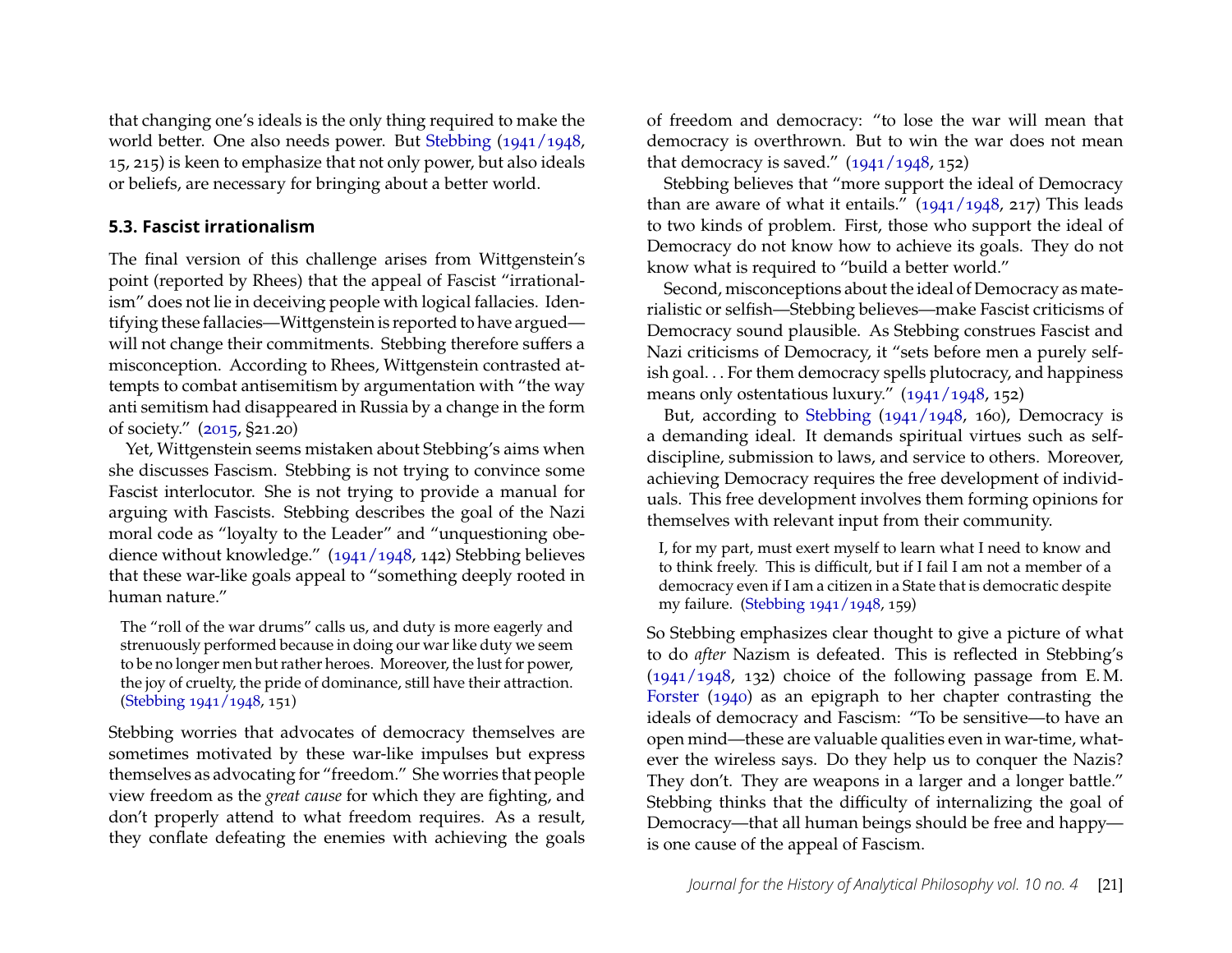Interestingly, Wittgenstein's own example of how to overcome irrationalism might strike us now as misinformed. The early Bolsheviks and the Soviet Union were less antisemitic than many of their opponents.[27](#page-22-2) But, antisemitism certainly had not "disappeared" in the Soviet Union by the time of Wittgenstein's conversation with Rush Rhees, or—if it had disappeared—it reappeared shortly thereafter.[28](#page-22-3) One of Stebbing's stock examples is that it is very difficult for the average person outside of Russia in the 1930s to understand what was happening there. She cites the fact that different reports from visitors to Russia cited different facts and that the reporters themselves have political agendas. Stebbing would likely interpret Wittgenstein's misimpression as resulting from such one-sided reports.

#### **6. Conclusion**

I have argued that Stebbing's conception of intelligent dealing with a problem is intellectualist. Intelligent dealing with a problem requires propositional thought. Yet, it is not susceptible to Ryle's regress. Indeed, Stebbing anticipates many elements of Ryle's philosophy when she emphasizes that one's ability to think well depends upon one's habits, dispositions, and all of the various features that make up one's personality. The degree of agreement even raises the possibility that Stebbing had an influence on Ryle's views.[29](#page-22-4)

Despite her agreement with Ryle, Stebbing still assigns a prominent place to explicit thought in building a better world. This is not a confusion on her part about the need for steadfastness in pursuing the democratic ideal or the source of Fascism, but part of her view about what is required to make a world fit for human beings.

#### **Acknowledgements**

For comments, thanks to Adam Carter, Giulia Felappi, Joshua Habgood-Coote, Alex Radulescu, Lorraine Juliano Keller, Michael Kremer, Andrew Sherrod, and two anonymous referees. The paper benefitted from feedback from audiences at the COGITO Work in Progress Seminar, The Lingnan/HKU Seminar, University of Bristol, The Philosophical Society at the University of Edinburgh, and the Glasgow-Munich Epistemology Workshop.

> **Bryan Pickel** University of Glasgow Bryan.Pickel@glasgow.ac.uk

## **References**

- <span id="page-22-5"></span>Aristotelian Society, ed., 1948. *Philosophical Studies*. London: G. Allen & Unwin.
- <span id="page-22-1"></span>Beaney, Michael and Siobhan Chapman, 2017. "Susan Stebbing." In *The Stanford Encyclopedia of Philosophy*, Summer 2017, edited by Edward N. Zalta. Metaphysics Research Lab, Stanford University.

<span id="page-22-3"></span><span id="page-22-2"></span><sup>&</sup>lt;sup>27</sup>See [Gerwarth](#page-23-21) [\(2016,](#page-23-21) 90–91) and [Judt](#page-23-22) [\(2011,](#page-23-22) 260–62).

<sup>28</sup>The article does not give definite date for this conversation, but the collection of conversations took place between 1939 and 1950. For discussion of Stalinist antisemitism in the Soviet Union, see [Judt](#page-23-22) [\(2011,](#page-23-22) 263–70) and [Snyder](#page-23-23) [\(2011,](#page-23-23) Chapter 11).

<span id="page-22-4"></span><sup>29</sup>One possible route of transmission would be through Stebbing's student, Margaret MacDonald, whose friendship with Ryle has recently been discussed in [Kremer](#page-23-24) [\(forthcoming\)](#page-23-24).

<span id="page-22-0"></span>Bengson, John and Marc A. Moffett, 2011. "Two Conceptions of Mind and Action: Knowledge How and the Philosophical Theory of Intelligence." In *Knowing How: Essays on Knowledge, Mind, and Action*, edited by John Bengson and Marc Moffett, pp. 3–55. New York: Oxford University Press.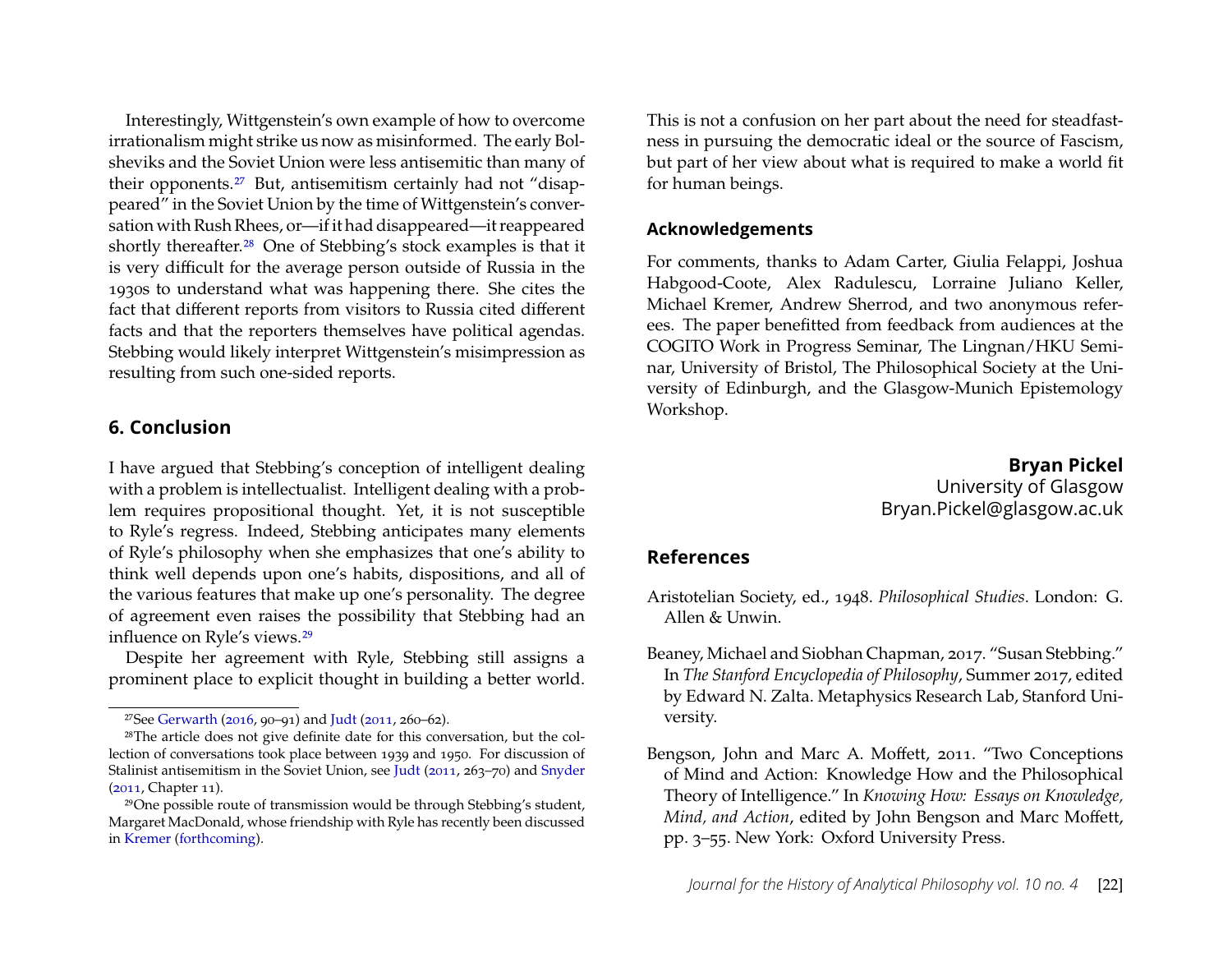- <span id="page-23-5"></span>Bradley, F. H., 1904. "On Truth and Practice." *Mind* 13(51): 309– 35.
- <span id="page-23-13"></span>Chapman, Siobhan, 2013. *Susan Stebbing and the Language of Common Sense*. New York: Springer.
- <span id="page-23-7"></span>Dewey, John, 1910. *How We Think*. Boston: D. C. Heath & Co.
- <span id="page-23-8"></span>, 1938. *Logic: The Theory of Inquiry*. New York: Henry Holt and Company.
- <span id="page-23-12"></span>Douglas, Alexander X. and Jonathan Nassim, 2021. "Susan Stebbing's Logical Interventionism." *History and Philosophy of Logic* 0: 1–17.
- <span id="page-23-20"></span>Forster, E. M., 1940. "Review of *Virginia Woolf: the Critical Heritage*." *New Statesman and Nation 10 August 1940 (accessed at ProQuest One Literature on 18 January 2022)*: 140–41.
- <span id="page-23-21"></span>Gerwarth, R., 2016. *The Vanquished: Why the First World War Failed to End, 1917-1923*. London: Penguin Books Limited.
- <span id="page-23-16"></span>Habgood-Coote, Joshua, 2019. "Knowledge-How, Abilities, and Questions." *Australasian Journal of Philosophy* 97(1): 86–104.
- <span id="page-23-17"></span>Hickman, N. Waights, 2019. "Knowing in the "Executive Way": Knowing How, Rules, Methods, Principles and Criteria." *Philosophy and Phenomenological Research* 99(2): 311–35.
- <span id="page-23-22"></span>Judt, T., 2011. *Postwar: A History of Europe Since 1945*. London: Random House.
- <span id="page-23-24"></span>Kremer, Michael, forthcoming. "Margaret MacDonald and Gilbert Ryle: A Philosophical Friendship." *British Journal for the History of Philosophy*: 1–24.
- <span id="page-23-15"></span>(2017a. "A Capacity to Get Things Right: Gilbert Ryle on Knowledge." *European Journal of Philosophy* 25(1): 25–46.
- <span id="page-23-1"></span>, 2017b. "Ryle's "Intellectualist Legend" in Historical Context." *Journal for the History of Analytical Philosophy* 5(5).
- <span id="page-23-18"></span>Laird, J., 1942. "Stebbing, L. S. -*Ideals and Illusions*." *Mind* 51: 194.
- <span id="page-23-0"></span>, 1948. "Reflections Occasioned by *Ideals and Illusions*." In [Aristotelian Society](#page-22-5) [\(1948\)](#page-22-5), pp. 20–30.
- <span id="page-23-19"></span>Lorimer, E. O., 1939. *What Hitler Wants*. London: Penguin Books.
- <span id="page-23-11"></span>Ryle, Gilbert, 1939. "Conscience and Moral Convictions." *Analysis* 7(2): 31–39.
- <span id="page-23-10"></span>, 1945. "Knowing How and Knowing That: The Presidential Address." *Proceedings of the Aristotelian Society* 46: 1–16.
- <span id="page-23-2"></span>, 1949/2009. *The Concept of Mind*. London: Routledge.
- , 1968. "Thinking and Reflecting." *Royal Institute of Philosophy Lectures* 1: 210–26.
- <span id="page-23-14"></span>, 1971. "Thinking and Self-Teaching." *Journal of Philosophy of Education* 5(2): 216–28.
- <span id="page-23-6"></span>Sait, Una Bernard, 1916. "Stebbing's *Pragmatism and French Voluntarism*." *Journal of Philosophy, Psychology and Scientific Methods* 13(8): 219.
- <span id="page-23-3"></span>Schiller, F. C. S., 1912. "The 'Working' of 'Truths'." *Mind* 21(84): 532–35.
- <span id="page-23-4"></span>, 1913. "The 'Working' of Truths and Their 'Criterion'." *Mind* 22(88): 532–38.
- <span id="page-23-23"></span>Snyder, T., 2011. *Bloodlands: Europe between Hitler and Stalin*. London: Random House.
- <span id="page-23-9"></span>Stanley, Jason, 2011. *Know How*. New York: Oxford University Press.